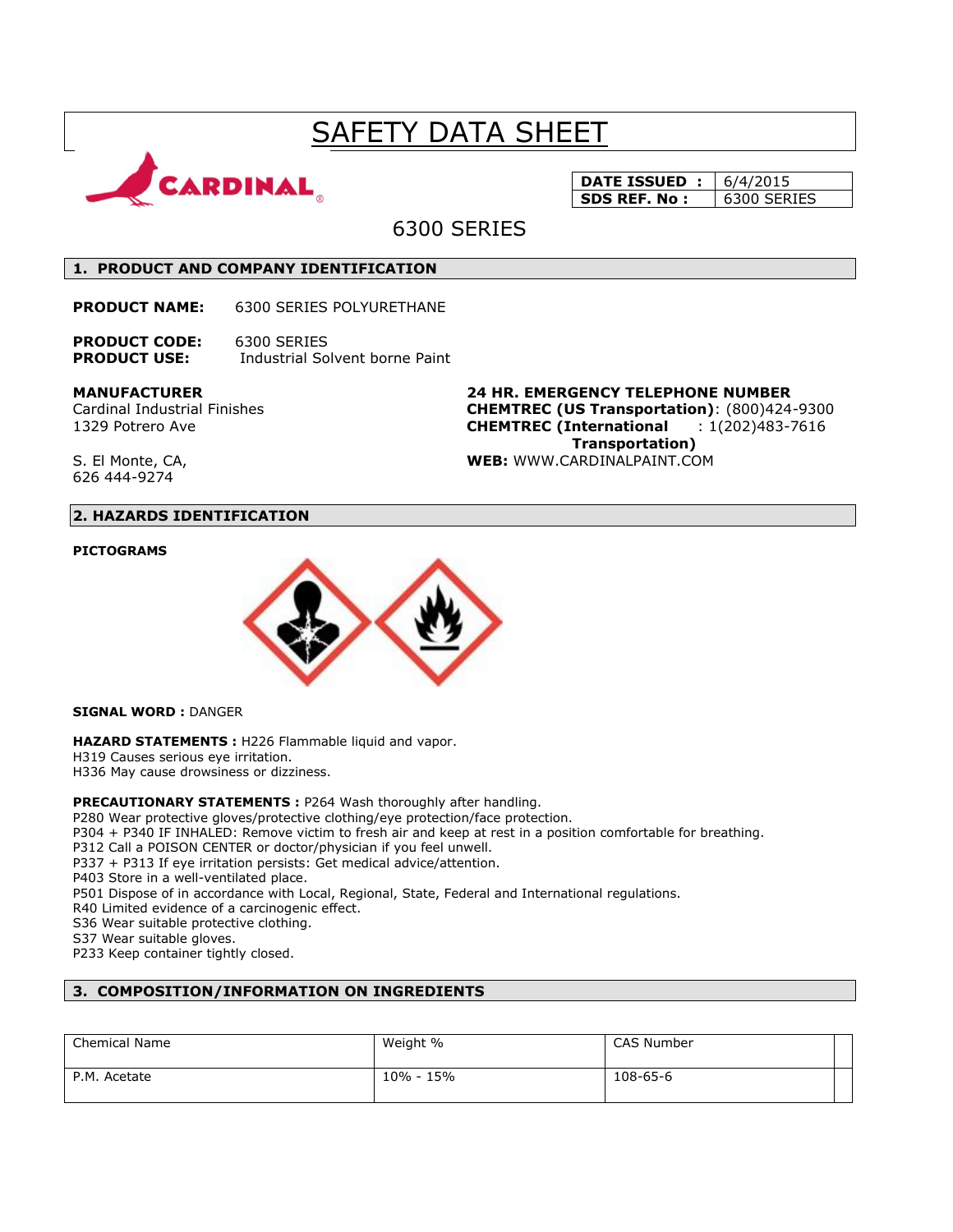| n-Butyl Acetate  | $5\% - 10\%$ | 123-86-4       |  |
|------------------|--------------|----------------|--|
| Toluene          | 5% - 10%     | 108-88-3       |  |
| Xylene           | $1\% - 5\%$  | 1330-20-7      |  |
| Amorphous Silica | $1\% - 5\%$  | 7631-86-9      |  |
| Phenylethane     | $1\% - 5\%$  | $100 - 41 - 4$ |  |

The follow substances may be present in varying quantities depending on color.

| Titanium Dioxide | - 60%<br>$0\%$ | 13463-67-7 |  |
|------------------|----------------|------------|--|
| Carbon Black     | $0\%$<br>- 40% | 1333-86-4  |  |

## **4. FIRST AID MEASURES**

#### **Description of first and measures.**

**EYES CONTACT :** Flush with large quantities of water for 15 to 30 minutes. Remove contact lenses. Keep eyes wide open while rising. If eye irritation persists: Get medical attention.

**SKIN CONTACT :** Wash exposed area with mild soap and water for 15 to 30 minutes. Remove contaminated clothing. Repeated exposure may cause dryness or cracking.

**INGESTION :** Rinse mouth. Do NOT induce vomiting. Keep victim warm and seek immediate attention.

**INHALATION :** Remove to fresh air and keep in a position comfortable to breath. Call a doctor/physician if you feel unwell. Get medical attention.

**Most important symptoms and effects, both acute and delayed.** Symptoms/injuries: Eye irritation Symptoms/injuries after inhalation: May cause drowsiness or dizziness. Symptoms/injuries after eye contact: Cause serious eye irritation. Symptoms/injuries after ingestion: Ingestion may cause nausea, vomiting and diarrhea. Indication of any immediate medical attention and special treatment needed. If medical advise is needed, have product container or label on hand.

## **5. FIRE FIGHTING MEASURES**

**SUITABLE EXTINGUISHING MEDIA :** In the event of a fire, use specifically suitable extinguishing agents. Suitable extinguishing media: Foam, alcohol resistant foam, CO2, water fog. Unsuitable extinguishing media: Do not use heavy water stream. A heavy water stream may spread burning liquid.

**FIRE FIGHTING PROCEDURE :** Firefighting instructions: Use water spray or fog for cooling exposed containers. Exercise caution when fighting any chemical fire. Prevent fire-fighting water from entering the environment. Protection during firefighting: Firefighters should wear full protective gear. Do not enter fire area without proper protective equipment, including self-contained breathing apparatus with full face piece operated in pressure demand or other positive pressure modes.

**UNUSUAL FIRE AND EXPLOSION HAZARD :** Fire hazard: Highly flammable/liquid or vapor. Explosive hazard: May form flammable/explosive vapor-air mixture.

# **6. ACCIDENTAL RELEASE MEASURES**

#### **PERSONAL PRECAUTIONS, PROTECTIVE EQUIPMENT AND EMERGENCY PROCEDURES :**

General measures: Remove ignition sources. Use special care to avoid static electric charges. No smoking.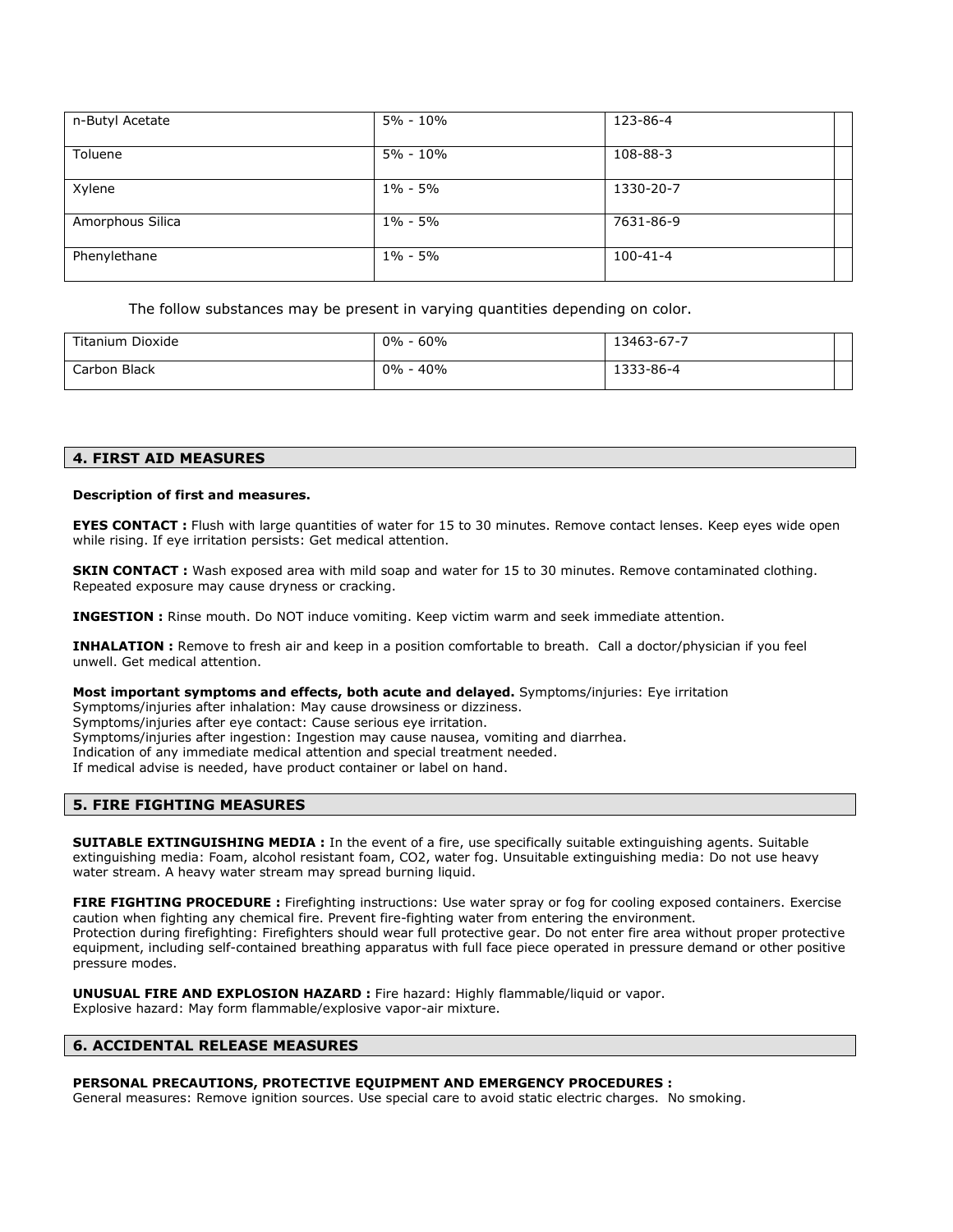#### **FOR NON-EMERGENCY PERSONNEL :**

For non-Emergency procedures: Evacuate unnecessary personnel.

#### **FOR EMERGENCY RESPONDERS :**

Equip cleanup crew with proper protection. Avoid breathing fume, vapors.

#### **ENVIROMENTAL PRECAUTIONS :**

Prevent entry to sewers and public waters.

#### **METHODS AND MATERIAL FOR CONTAINMENT AND CLEAN UP :**

Collect damaged aerosols and use absorbent and/or inert material, then place in suitable container.

## **7. HANDLING AND STORAGE**

**PRECAUTIONS FOR SAFE HANDLING :** Additional hazards when processed: Handle empty containers with care because residual vapors are flammable.

Precautions for safe handling: Wash hands and other exposed areas with mild soap and water before eating, drinking or smoking and when you are leaving work. Provide good ventilation in process area to prevent formation of vapor. No smoking. Use only non-sparking tools. Use outdoors or in a well ventilated area. Avoid breathing fume, vapors. Hygiene measures: Wash Skin thoroughly after handling.

**CONDITIONS FOR SAFE STORAGE, INCLUDING INCOMPATIBILITIES :** Storage conditions: Store in a dry, cool and well-ventilated place away from : Heat sources. Direct sunlight.

Incompatible products: Strong bases. Strong acids.

Incompatible materials: Source of ignition. Direct sunlight. Heat Sources.

## **8. EXPOSURE CONTROLS\PERSONAL PROTECTION**

| BENZENE(71-43-2)                 |                         |                    |
|----------------------------------|-------------------------|--------------------|
| <b>USA ACGIH</b>                 | <b>ACGIH STEL</b>       | $2.5$ ppm          |
| <b>USA ACGIH</b>                 | <b>ACGIH TWA</b>        | $0.5$ ppm          |
| <b>USA OSHA</b>                  | OSHA CARC PEL           | 1 ppm              |
| <b>USA OSHA</b>                  | <b>OSHA CARC STEL</b>   | 5 ppm              |
| <b>USA OSHA</b>                  | OSHA CIEL (Table Z-1-A) | 5 ppm              |
| <b>USA OSHA</b>                  | <b>OSHA STEL</b>        | 5 ppm              |
| <b>USA OSHA</b>                  | OSHA TWA (Table Z-1-A)  | 1 ppm              |
| Carbon Black(1333-86-4)          |                         |                    |
| <b>USA ACGIH</b>                 | ACGIH TLV (mg/m3)       | $3.0$ mg/m $3$     |
| <b>USA OSHA</b>                  | OSHA PEL (mg/m3)        | 3.5 mg/m3          |
| n-Butyl Acetate (123-86-4)       |                         |                    |
| <b>USA ACGIH</b>                 | <b>ACGIH STEL</b>       | $200$ ppm          |
| <b>USA ACGIH</b>                 | <b>ACGIH TWA</b>        | 150 ppm            |
| <b>USA OSHA</b>                  | OSHA PEL (Table Z-1)    | 150 ppm, 710 mg/m3 |
| n-Methyl-2-pyrrolidone(872-50-4) |                         |                    |
| <b>USA ACGIH</b>                 | <b>ACGIH PEL</b>        | N/E                |
| <b>USA OSHA</b>                  | <b>OSHA TWA</b>         | N/E                |
| P.M. Acetate(108-65-6)           |                         |                    |
| <b>USA AIHA</b>                  | AIAH (WEEL) TWA         | 50 ppm             |
| Phenylethane(100-41-4)           |                         |                    |
| <b>USA ACGIH</b>                 | <b>ACGIH STEL</b>       | $125$ ppm          |
| <b>USA ACGIH</b>                 | <b>ACGIH TWA</b>        | 20 ppm             |
| <b>USA NIOSH</b>                 | <b>NIOSH REL</b>        | 100 ppm, 435 mg/m3 |
| <b>USA NIOSH</b>                 | NIOSH REL (ST)          | 125 ppm, 545 mg/m3 |
| <b>USA OSHA</b>                  | <b>OSHA STEL</b>        | 125 ppm, 545 mg/m3 |
| USA OSHA                         | OSHA TWA (Table Z-1)    | 100 ppm, 435 mg/m3 |
| Titanium Dioxide(13463-67-7)     |                         |                    |
| PEI (Permissible Exposure Limit) | <b>OSHA TWA</b>         | 15 mg/m3           |
| TI V                             | <b>ACGIH TWA</b>        | 10 mg/m3           |
| Toluene(108-88-3)                |                         |                    |
| <b>USA ACGIH</b>                 | <b>ACGIH TWA</b>        | 20 ppm             |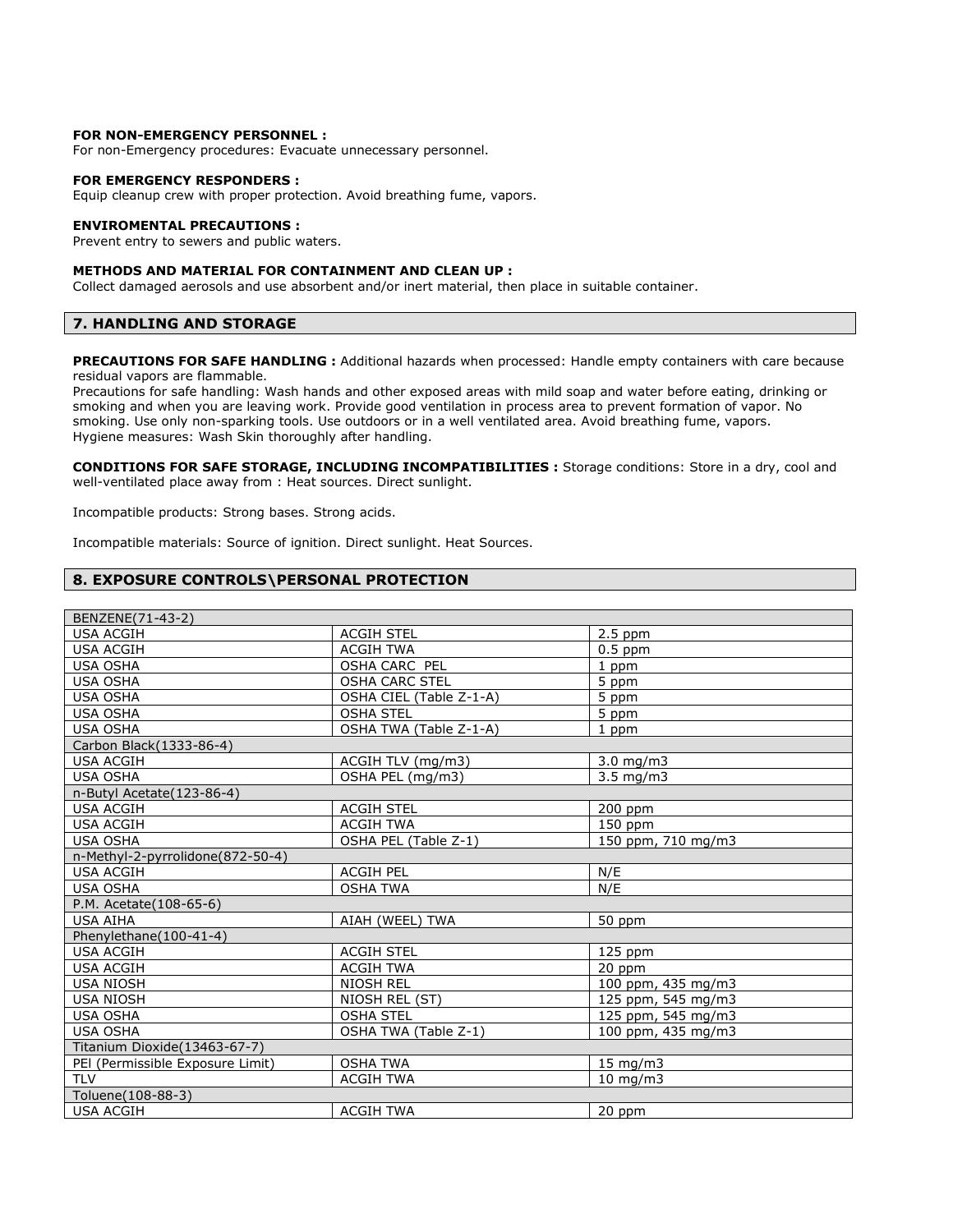| USA NIOSH         | NIOSH REL (ST)       | 150 ppm, 560 mg/m3 |
|-------------------|----------------------|--------------------|
| USA NIOSH         | NIOSH REL TWA        | 100 ppm, 375 mg/m3 |
| <b>USA OSHA</b>   | OSHA STEL (PO)       | 150 ppm, 560 mg/m3 |
| <b>USA OSHA</b>   | OSHA TWA (PO)        | 100 ppm, 375 ppm   |
| <b>USA OSHA</b>   | OSHA TWA (Table Z-2) | $200$ ppm          |
| Xylene(1330-20-7) |                      |                    |
| USA ACGIH         | <b>ACGIH STEL</b>    | $150$ ppm          |
| USA ACGIH         | <b>ACGIH TWA</b>     | $100$ ppm          |
| USA OSHA          | OSHA TWA (Table Z-1) | 100 PPM, 435 mg/m3 |

## **PERSONAL PROTECTIVE EQUIPMENT**

**RESPIRATORY PROTECTION :** If TLV of the product or any component is exceeded, a NIOSH approved dust respirator is advised in absence of environmental control. OSHA Regulations also permit other NIOSH dust respirators under specified conditions. (See your Safety Equipment Supplier) Engineering or administrative controls should be implemented to reduce exposure.

**HAND PROTECTION REMARKS :** The suitability for a specific workplace should be discussed with the producers of the protective gloves.

**EYES PROTECTION :** Eye wash bottle with pure water. Tightly fitting safety goggles. Where face-shield and protective suit for abnormal processing problems.

**SKIN AND BODY PROTECTION :** Wear impervious clothing. Choose body protection according to the amount and concentration of the dangerous substance at the work place.

**WORK HYGIENIC PRACTICES:** When using do not eat or drink. When using do not smoke. Wash hands before breaks and at the end of workday.

## **9. PHYSICAL AND CHEMICAL PROPERTIES**

| <b>Physical state</b>            | ÷.        | Liguid                                        |
|----------------------------------|-----------|-----------------------------------------------|
| Color                            | ÷         | Various colors depending on the pigmentation. |
| Odor                             |           | Characteristic. Sweet. Mint like.             |
| <b>Odor threshold</b>            |           | No data available.                            |
| Ph                               |           | N/A - See Technical Data Sheet                |
| <b>Evaporation rate</b>          |           | Slower Than Ether                             |
| <b>Melting point</b>             |           | $-94.7 C (-138.46 F)$                         |
| <b>Freezing point</b>            | ٠         | No data available.                            |
| <b>Boiling point</b>             | и         | 176.0 deg F TO 306.0 deg F                    |
| <b>Flash point</b>               | ÷         | 40.00 deg F                                   |
| <b>Lower expolsion limit</b>     |           | .8                                            |
| <b>Upper expolsion limit</b>     |           | 13.1                                          |
| Vapour pressure                  |           | 185 mm Hq                                     |
| <b>Vapour density</b>            |           | Heavier than air                              |
| <b>Relative density</b>          | ٠         | No data available.                            |
| <b>Density</b>                   | $\bullet$ | 11.6199                                       |
| <b>Solubility</b>                |           | No data available.                            |
| <b>Partion coefficient: n-</b>   | ÷         | No data available.                            |
| octanol/water                    |           |                                               |
| <b>Autoignition temperature</b>  |           | No data available.                            |
| <b>Decomposition temperature</b> |           | No data available.                            |

## **10. STABILITY AND REACTIVITY**

REACTIVITY : No dangerous reaction known under conditions of normal use.

**CHEMICAL STABILITY :** Stable under normal conditions.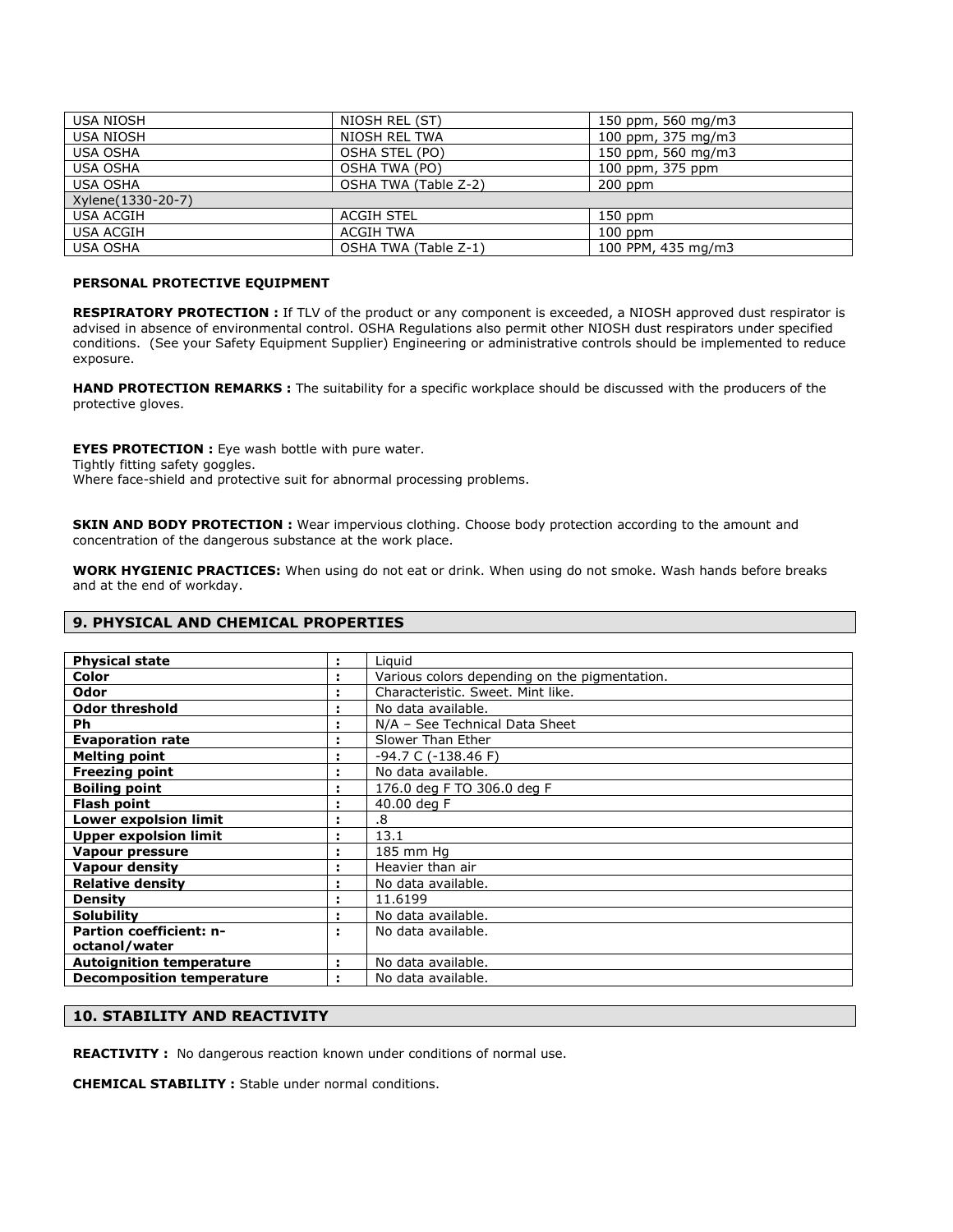**CONDITIONS TO AVOID :** Heat, flames and sparks. Extremely high temperatures and direct sunlight.

**INCOMPATIBLE MATERIALS :** Avoid contact with strong oxidizing agents.

**HAZARDOUS DECOMPOSITION PRODUCTS:** Carbon dioxide (CO2), carbon monoxide (CO), oxides of nitrogen (NOx), dense black smoke.

# **11. TOXICOLOGICAL INFORMATION**

| Amorphous Silica (7631-86-9)            |                                                                                                                                                                                              |
|-----------------------------------------|----------------------------------------------------------------------------------------------------------------------------------------------------------------------------------------------|
| Additional toxiclogical                 | The product is not subject to classification according to internally approved calculation methods                                                                                            |
| information                             | for preparations: When used and handled according to specifications, the product does not have                                                                                               |
|                                         | any harmful effects according to our experience and information provided to us.                                                                                                              |
| Irritant of skin                        | Not irritating (rabbit) (OCED 404)                                                                                                                                                           |
| Irritation of eyes                      | Not irritating (rabbit) (OCED 405)                                                                                                                                                           |
| LC0 - Inhalation                        | >140->2000 mg/m3 / 4 h (Rat) (OCED 403)                                                                                                                                                      |
| LD50 - Dermal - Rabbit                  | >5000 mg/kg (Rabbit)                                                                                                                                                                         |
| LD50 - Oral - Rat                       | >5000 mg/kg (Rat) (OECD 401)                                                                                                                                                                 |
| Other information -                     | $=$ > 1340 mg/kg/day                                                                                                                                                                         |
| Oral                                    |                                                                                                                                                                                              |
| Sensitization                           | Not sensitization (guinea pig) (OCED 406)                                                                                                                                                    |
| BENZENE(71-43-2)                        |                                                                                                                                                                                              |
| Aspiration toxicity                     | May be fatal if swallowed and enters airways. Substances known to cause human aspiration                                                                                                     |
|                                         | toxicity hazards or to be regarded as if they cause human aspiration toxicity hazard.                                                                                                        |
| Carcinogenicity                         | Species: rat Sex: female Dose: 0, 25, 50, 250 mg/kg Exposure time: 103 wks Number of                                                                                                         |
|                                         | exposures: daily, 5 days/week Test substance: yes Remarks: zymbal gland carcinomas,                                                                                                          |
|                                         | squamous cell papillomas Species: rat Sex: male Dose: 0, 50, 100, 200 mg/kg Exposure time:                                                                                                   |
|                                         | 103 wks Number of exposures: daily, 5 days/week Test substance: yes Remarks: zymbal gland                                                                                                    |
|                                         | carcinomas, squamous cell papillomas Species: mouse Sex: male and female Dose: 25, 50, 100                                                                                                   |
|                                         | mg/kg Exposure time: 103 wks Number of exposures: daily, 5 days/week Test substance: yes                                                                                                     |
|                                         | Remarks: Clear evidence of multiple organ carcinogenicity.                                                                                                                                   |
| <b>CMR</b> effects                      | Carcinogenicity: Human carcinogen. Mutagenicity: In vivo tests showed mutagenic effects                                                                                                      |
|                                         | Teratogenicity: Did not show teratogenic effects in animal experiments. Reproductive toxicity:                                                                                               |
|                                         | Animal testing did not show any effects on fertility.                                                                                                                                        |
| Eye irritation                          | May cause irreversible eye damage.                                                                                                                                                           |
| Further information                     | Chronic Health Hazard. Solvents may degrease the skin.                                                                                                                                       |
| LC50 Dermal                             | 44.5 mg/l Exposure time: 4 h Species: rat Sex: Not Specified Test atmosphere: vapor                                                                                                          |
| LD50                                    | > 8,260 mg/kg Species: rabbit                                                                                                                                                                |
| LD50 Oral                               | > 2,000 mg/kg Species: rat Sex: female                                                                                                                                                       |
| Repeated dose toxicity                  | Species: rat, female Sex: female. Application Route: oral gavage Dose: 0, 25, 50, 100 mg/kg                                                                                                  |
|                                         | Exposure time: 103 wk Number of exposures: 5 d/wk NOEL: < 25 mg/kg Lowest observable                                                                                                         |
|                                         | effect level: 25 mg/kg Species: rat, male Sex: male Application Route: oral gavage Dose: 0, 50,                                                                                              |
|                                         | 100, 200 mg/kg Exposure time: 103 wk Number of exposures: 5 d/wk NOEL: < 50 mg/kg                                                                                                            |
|                                         | Lowest observable effect level: 50 mg/kg Species: mouse Application Route: oral gavage Dose:                                                                                                 |
|                                         | 0, 25, 50,100 mg/kg Exposure time: 103 wk NOEL: < 25 mg/kg                                                                                                                                   |
| Sensitization                           | Did not cause sensitization on laboratory animals.                                                                                                                                           |
| Skin irritation                         | May cause skin irritation in susceptible persons.                                                                                                                                            |
| Carbon Black(1333-86-4)<br><b>ACGIH</b> |                                                                                                                                                                                              |
|                                         | ACGIH The American Conference of Governmental Industrial Hygienists classifies carbon black as                                                                                               |
|                                         | A4, Not Classifiable as a Human Carcinogen.<br>GHS- Not a hazardous substance or preparation according to the Global Harmonized System                                                       |
| Carcinogenicity<br>Classification       | $(GHS)$ .                                                                                                                                                                                    |
| Human Epidemiology                      | Results of epidemiological studies of carbon black production workers suggest that cumulative                                                                                                |
|                                         | exposure to carbon black may result in small decrements in lung function, as measured by FEV1.                                                                                               |
|                                         |                                                                                                                                                                                              |
|                                         | A recent U.S. respiratory morbidity study suggested a 27 mL decline in FEV1 from a 1 mg/m3<br>(inhalable fraction) exposure over a 40-year period. An older European investigation suggested |
|                                         | an exposure to 1 mg/m3 (inhalable fraction) of carbon black over a 40-year working-lifetime will                                                                                             |
|                                         | result in a 48 mL decline in FEV1. In contrast, normal age related decline over a similar period of                                                                                          |
|                                         | time would be approximately 1200 ml. The relationship between symptoms and exposure to                                                                                                       |
|                                         | carbon black is less clear. In the U.S. study, 9% of the highest exposure group (in contrast to                                                                                              |
|                                         | 5% of the unexposed group) reported symptoms consistent with chronic bronchitis. In the                                                                                                      |
|                                         | European study, methodological limitations in the administration of the questionnaire limit the                                                                                              |
|                                         | drawing of definitive conclusions about symptoms.                                                                                                                                            |
| Human Epidemiology -                    | Since this IARC evaluation of carbon black, Sorahan and Harrington 16) re-analyzed the UK                                                                                                    |
|                                         |                                                                                                                                                                                              |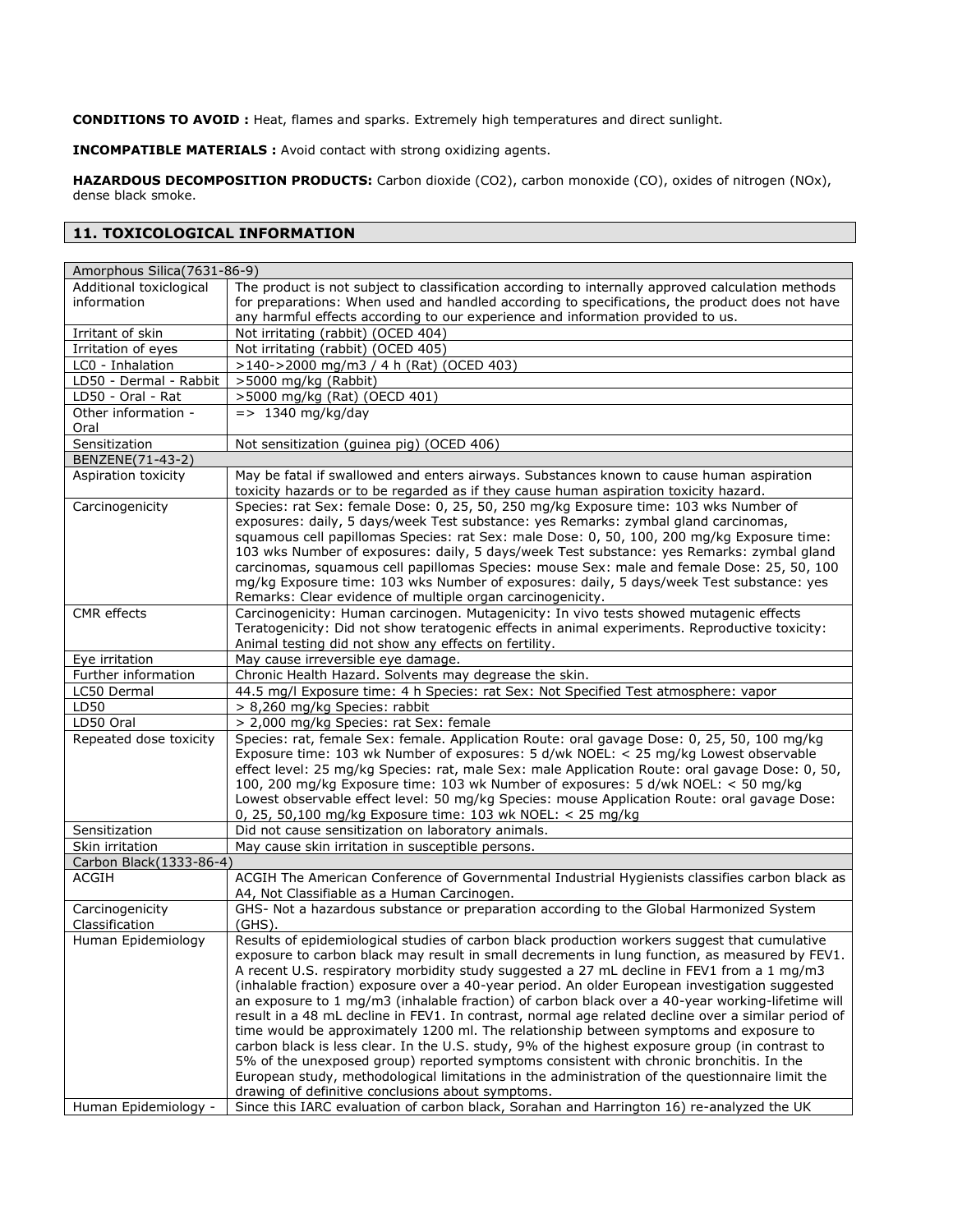| cont                   |                                                                                                                                                                                                             |
|------------------------|-------------------------------------------------------------------------------------------------------------------------------------------------------------------------------------------------------------|
|                        | study data using an alternative exposure hypothesis and found a positive association with<br>carbon black exposure in two of the five plants. The same exposure hypothesis was applied by                   |
|                        | Morfeld and McCunney 17-18) to the German cohort; in contrast, they found no association                                                                                                                    |
|                        | between carbon black exposure and lung cancer risk and, thus, no support for the alternative                                                                                                                |
|                        | exposure hypothesis used by Sorahan and Harrington 16).                                                                                                                                                     |
| Human Epidemiology -   | Morfeld and McCunney 19) applied a Bayesian approach to unravel the role of uncontrolled                                                                                                                    |
| cont.                  | confounders and identified smoking and prior exposure to occupational carcinogens received                                                                                                                  |
|                        | before being hired in the carbon black industry as main causes of the observed lung cancer                                                                                                                  |
|                        | excess risk. Overall, as a result of these detailed investigations, no causative link between                                                                                                               |
|                        | carbon black exposure and cancer risk in humans has been demonstrated. This view is                                                                                                                         |
|                        | consistent with the IARC evaluation in 2006. Several epidemiological and clinical studies of                                                                                                                |
|                        | workers in the carbon black production industries show no evidence of clinically significant                                                                                                                |
|                        | adverse health effects due to occupational exposure to carbon black. No dose response                                                                                                                       |
|                        | relationship was observed in workers exposed to carbon black.                                                                                                                                               |
| Human Epidemiology -   | This study, however, indicated a link between carbon black and small opacities on chest films,                                                                                                              |
| cont.                  | with negligible effects on lung function. A study on carbon black production workers in the UK                                                                                                              |
|                        | 10) found an increased risk of lung cancer in two of the five plants studied; however, the                                                                                                                  |
|                        | increase was not related to the dose of carbon black. Thus, the authors did not consider the                                                                                                                |
|                        | increased risk in lung cancer to be due to carbon black exposure. A German study of carbon                                                                                                                  |
|                        | black workers at one plant 11-14) found a similar increase in lung cancer risk but, like the 2001                                                                                                           |
|                        | UK study 10), found no association with carbon black exposure. In contrast, a large US study                                                                                                                |
|                        | 15) of 18 plants showed a reduction in lung cancer risk in carbon black production workers.                                                                                                                 |
|                        | Based upon these studies, the February 2006 Working Group at IARC concluded that the human                                                                                                                  |
|                        | evidence for carcinogenicity was inadequate 1) .                                                                                                                                                            |
| <b>IARC</b>            | IARC In 1995 IARC concluded, "There is inadequate evidence in humans for the carcinogenicity                                                                                                                |
|                        | of carbon black." Based on rat inhalation studies IARC concluded that there is, "sufficient                                                                                                                 |
|                        | evidence in experimental animals for the carcinogenicity of carbon black," IARC's overall                                                                                                                   |
|                        | evaluation was that, "Carbon black is possibly carcinogenic to humans (Group 2B)". This                                                                                                                     |
|                        | conclusion was based on IARC's guidelines, which require such a classification if one species                                                                                                               |
|                        | exhibits carcinogenicity in two or more studies. IARC performed another review in 2006, and                                                                                                                 |
|                        | again classified carbon black as possibly carcinogenic to humans (Group 2B). In its 1987 review                                                                                                             |
|                        | IARC concluded, "There is sufficient evidence in experimental animals for the carcinogenicity of                                                                                                            |
|                        | carbon black extracts." Carbon black extracts are classified as, possibly carcinogenic to humans                                                                                                            |
|                        | (Group 2B).                                                                                                                                                                                                 |
| $LD50$ (Rat)           | >8000 mg/kg                                                                                                                                                                                                 |
| Mutagenic Effects and  | In an experimental investigation, mutational changes in the hprt gene were reported in alveolar                                                                                                             |
| Germ Cell Mutagenicity |                                                                                                                                                                                                             |
|                        |                                                                                                                                                                                                             |
|                        | epithelial cells in the rat following inhalation exposure to carbon black. This observation is                                                                                                              |
|                        | believed to be rat specific and a consequence of "lung overload" which led to chronic                                                                                                                       |
|                        | inflammation and release of genotoxic oxygen species. This mechanism is considered to be a                                                                                                                  |
|                        | secondary genotoxic effect and thus, carbon black itself would not be considered to be                                                                                                                      |
|                        | mutagenic. Carbon black is not suitable to be tested in bacterial (Ames test) and other in vitro                                                                                                            |
|                        | systems because of its insolubility in aqueous solutions. When tested, however, results for                                                                                                                 |
|                        | carbon black showed no mutagenic effects. Organic solvent extracts of carbon black can,                                                                                                                     |
|                        | however, contain traces of polycyclic aromatic hydrocarbons (PAHs). A study to examine the                                                                                                                  |
|                        | bioavailability of these PAHs showed that PAHs are very tightly bound to carbon black and not                                                                                                               |
|                        | bioavailable                                                                                                                                                                                                |
| <b>NIOSH</b>           | NIOSH The U.S. National Institute of Occupational Safety and Health (NIOSH) 1978 criteria                                                                                                                   |
|                        | document on carbon black recommends that only carbon blacks with PAH contaminant levels                                                                                                                     |
|                        | greater than 0.1% require the measurement of PAHs in air. As some PAHs are possible human                                                                                                                   |
|                        | carcinogens, NIOSH recommends an exposure limit of 0.1 mg/m3 for PAHs in air, measured as                                                                                                                   |
|                        | the cyclohexane-extractable fraction.                                                                                                                                                                       |
| <b>NTP</b>             | NTP Carbon black is not designated a carcinogen by the U.S. National Toxicology Program (NTP),                                                                                                              |
|                        | the U.S. Occupational Safety and Health Administration (OSHA) or the European Union (EU).                                                                                                                   |
| Reproductive and       | No experimental studies on effects of carbon black on fertility and reproduction have been                                                                                                                  |
| Teratogenic Effects    | located. However, based on toxicokinetic data, carbon black is deposited in the lungs and based                                                                                                             |
|                        | on its specific physicochemical properties (insolubility, low absorption potential), it is not likely to                                                                                                    |
|                        | distribute in the body to reach reproductive organs, embryo and/or foetus under in vivo                                                                                                                     |
|                        | conditions. Therefore, no adverse effects of carbon black to fertility/reproduction or to fetal                                                                                                             |
|                        | development are expected. No effects have been reported in long-term animal studies.                                                                                                                        |
| Sensitization          | No animal data is available. No cases in humans have been reported.                                                                                                                                         |
| STOT-repeated          | Therefore, no STOT, Repeated exposure classification is made.                                                                                                                                               |
| exposure               |                                                                                                                                                                                                             |
| STOT- single exposure  | Inhalation studies with the rat showed lung effects (see Section 11.2 and 11.3), these effects                                                                                                              |
|                        | are believed to be the effects of "lung overload" 1 and these effects are believed to be specific to<br>the species. In addition, the European CLP Regulation states that no classification is necessary if |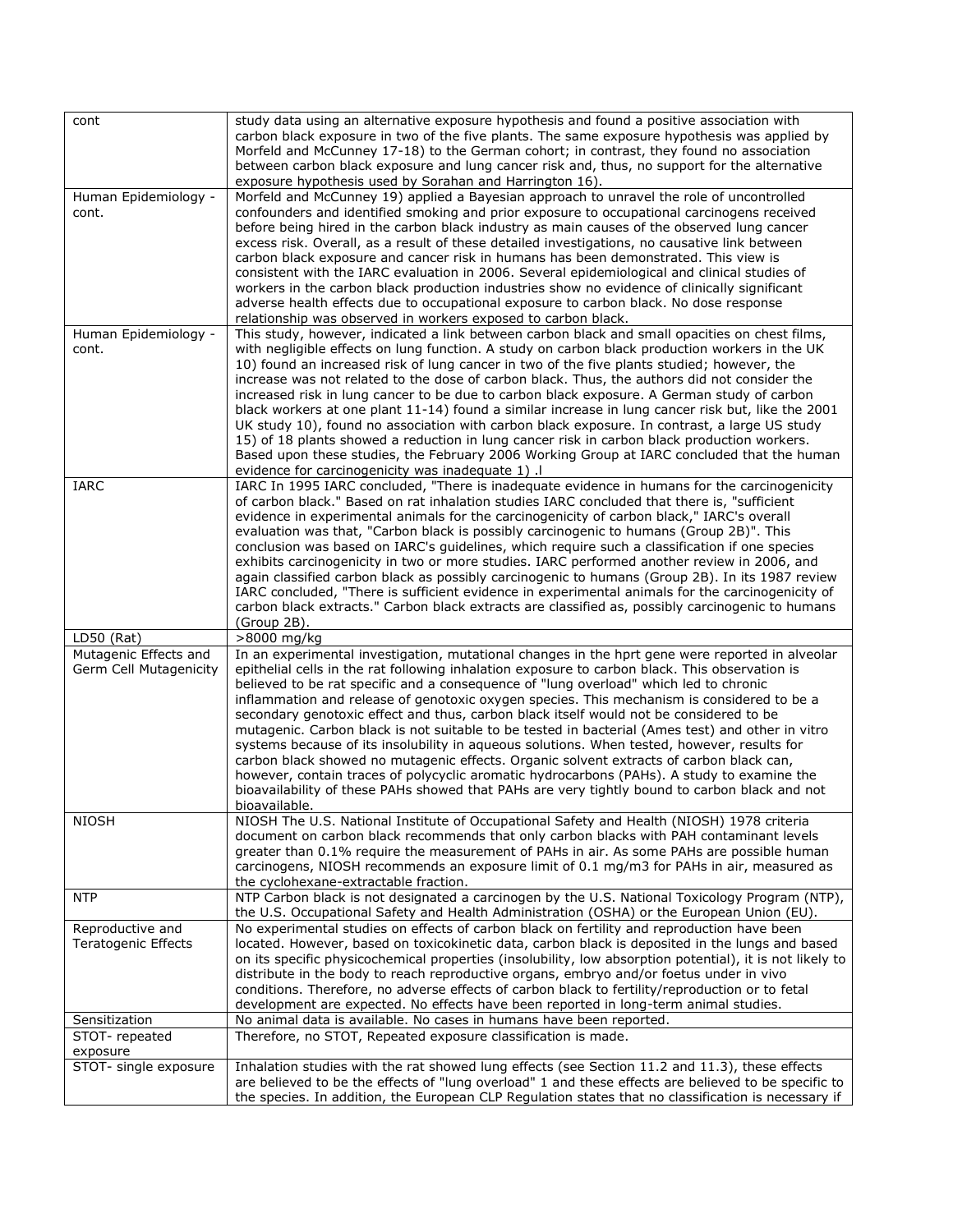|                                  | the mechanism is not relevant to humans. 4) Also, the CLP Guidance on classification and             |
|----------------------------------|------------------------------------------------------------------------------------------------------|
|                                  | labeling states that the "lung overload" mechanism is not relevant to humans. 4) Therefore, no       |
|                                  | STOT, Repeated Exposure classification is made                                                       |
| n-Butyl Acetate(123-86-4)        |                                                                                                      |
| Aspiration hazard                | No data available.                                                                                   |
| Carcinogenicity                  | No data available.                                                                                   |
| Inhalation                       | No data available.                                                                                   |
| LD-50 Dermal -                   | $> 16$ ml/kg                                                                                         |
| (Rabbit)                         |                                                                                                      |
| LD-50 Oral - (Rat)               | 14,130 mg/kg                                                                                         |
| Mutagenicity                     | In vitro: No data available. In vivo: No data available.                                             |
| Other adverse effects:           | No data available.                                                                                   |
| Repeated dose toxicity           | No data available.                                                                                   |
| Reproductive toxicity            | No data available.                                                                                   |
| Respiratory or skin              | Skin Sensitization:, (Guinea Pig) - non-sensitizing.                                                 |
| sensitization                    |                                                                                                      |
| Serious eye                      | (Rabbit, 24 h): none                                                                                 |
| damage/eye irritation            |                                                                                                      |
| Skin                             | (Rabbit, 24 h): none                                                                                 |
| corrosion/irritation             |                                                                                                      |
| Specific target organ            | No data available.                                                                                   |
| toxicity - repeated              |                                                                                                      |
| exposure                         |                                                                                                      |
| Specific target organ            | Narcotic effect.                                                                                     |
| toxicity - single                |                                                                                                      |
| exposure                         |                                                                                                      |
| n-Methyl-2-pyrrolidone(872-50-4) |                                                                                                      |
| Aspiration Hazard                | Not Applicable.                                                                                      |
| Assessment other                 | Assessment of STOT single: Causes temporary irritation of the respiratory tract. Irritation /        |
| acute effects                    | corrosion Assessment of irritating effects: Eye contact causes irritation. Skin contact causes       |
|                                  | irritation. Causes temporary irritation of the respiratory tract. EU-classification Skin Species:    |
|                                  | rabbit Result: Slightly irritating. Method: Draize test Literature data. The European Union (EU)     |
|                                  | has classified this substance with 'Irritating to skin' (R38). Eye Species: rabbit Result: Irritant. |
|                                  | Method: Draize test Literature data. Sensitization Assessment of sensitization: Skin sensitizing     |
|                                  | effects were not observed in animal studies. Mouse Local Lymph Node Assay (LLNA) Species:            |
|                                  | mouse Result: Non-sensitizing. Method: OECD Guideline 429 The product has not been tested.           |
|                                  | The statement has been derived from substances/products of a similar structure or composition.       |
| Carcinogenicity                  | Assessment of carcinogenicity: In long-term animal studies in which the substance was given by       |
|                                  | inhalation, a carcinogenic effect was not observed. In long-term studies in rats in which the        |
|                                  | substance was given by feed, a carcinogenic effect was not observed. In long-term studies in         |
|                                  | rodents exposed to high doses, a tumorigenic effect was found; however, these results are            |
|                                  | thought to be due to a rodent-specific liver effect that is not relevant to humans. The whole of     |
|                                  | the information assessable provides no indication of a carcinogenic effect.                          |
| Genetic toxicity                 | Assessment of mutagenicity: The substance was not mutagenic in bacteria. No mutagenic effect         |
|                                  | was found in various tests with mammalian cell culture and mammals.                                  |
| LC50 Inhalation - Rat            | > 5.1 mg/l (OECD Guideline 403) Exposure time: 4 h An aerosol was tested. Limit concentration        |
|                                  | test only (LIMIT test). No mortality was observed.                                                   |
| LD50 Dermal - Rat                | 5,000 mg/m3; Species: rat (male/female) Value: > 5,000 mg/kg (OECD Guideline 402)                    |
|                                  | Literature data.                                                                                     |
| LD50 Oral - Rat                  | 4,150 mg/kg (OECD Guideline 401) Literature data.                                                    |
| Repeated dose toxicity           | Assessment of repeated dose toxicity: After repeated exposure the prominent effect is local          |
|                                  | irritation. The substance may cause damage to the testes after repeated inhalation of high           |
|                                  | doses. Experiment                                                                                    |
| Reproductive toxicity            | Assessment of reproduction toxicity: As shown in animal studies, the product may cause damage        |
|                                  | to the testes after repeated high exposures that cause other toxic effects.                          |
| Symptoms of Exposure             | Medical conditions aggravated by overexposure Data available do not indicate that there are          |
|                                  | medical conditions that are generally recognized as being aggravated by exposure to this             |
|                                  | substance/product.                                                                                   |
| Teragenicity                     | Assessment of teratogenicity: The substance caused malformations/developmental toxicity in           |
|                                  | laboratory animals.                                                                                  |
| P.M. Acetate(108-65-6)           |                                                                                                      |
| Aspiration hazard                | No data available.                                                                                   |
| Carcinogenicity                  | No data available.                                                                                   |
| LC50 - Inhalation Rat            | >4345 ppm (Rat, 6 h)                                                                                 |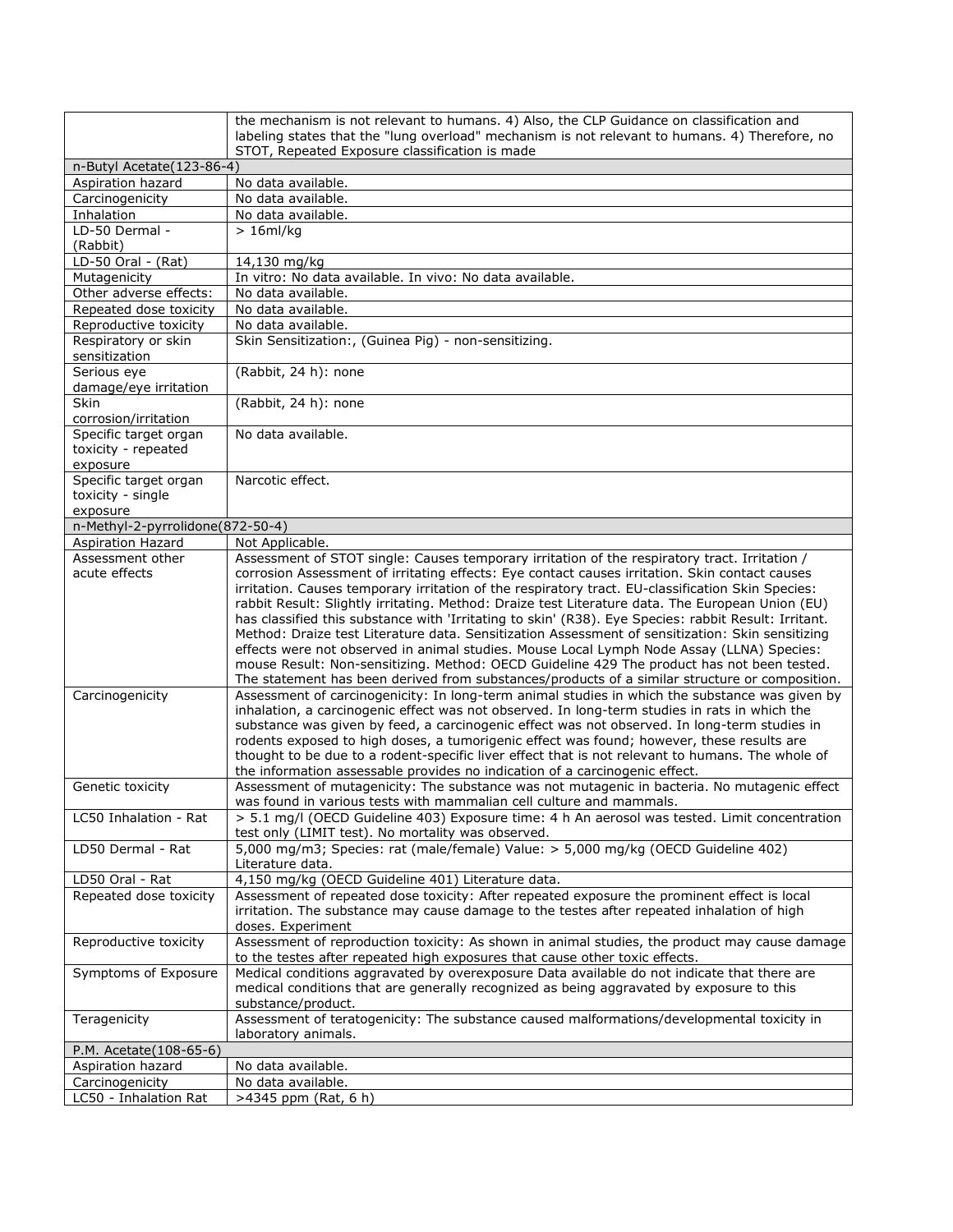| LD50 - Dermal - Rabbit                                   | >5000 mg/kg                                                                                                                                                                                                                                                                                                                                                                                                                                                                                                                                                                                                                                                                                                                                                                                                                                                                                                                                                                                        |
|----------------------------------------------------------|----------------------------------------------------------------------------------------------------------------------------------------------------------------------------------------------------------------------------------------------------------------------------------------------------------------------------------------------------------------------------------------------------------------------------------------------------------------------------------------------------------------------------------------------------------------------------------------------------------------------------------------------------------------------------------------------------------------------------------------------------------------------------------------------------------------------------------------------------------------------------------------------------------------------------------------------------------------------------------------------------|
| $LD50 - Oral - Rat$                                      | 6,190 mg/kg                                                                                                                                                                                                                                                                                                                                                                                                                                                                                                                                                                                                                                                                                                                                                                                                                                                                                                                                                                                        |
| Mutagenicity                                             | In vitro: No data available. In vivo: No data available.                                                                                                                                                                                                                                                                                                                                                                                                                                                                                                                                                                                                                                                                                                                                                                                                                                                                                                                                           |
| Other adverse effects                                    | No data available.                                                                                                                                                                                                                                                                                                                                                                                                                                                                                                                                                                                                                                                                                                                                                                                                                                                                                                                                                                                 |
| Repeated dose toxicity                                   | No data available.                                                                                                                                                                                                                                                                                                                                                                                                                                                                                                                                                                                                                                                                                                                                                                                                                                                                                                                                                                                 |
| Reproductive toxicity.                                   | No data available.                                                                                                                                                                                                                                                                                                                                                                                                                                                                                                                                                                                                                                                                                                                                                                                                                                                                                                                                                                                 |
| Respiratory or skin                                      | Skin Sensitization:, (Guinea Pig) - non-sensitizing                                                                                                                                                                                                                                                                                                                                                                                                                                                                                                                                                                                                                                                                                                                                                                                                                                                                                                                                                |
| sensitization<br>Serious eye                             | (Rabbit): very slight                                                                                                                                                                                                                                                                                                                                                                                                                                                                                                                                                                                                                                                                                                                                                                                                                                                                                                                                                                              |
| damage/eye irritation<br>Skin                            | Specified substance(s) 2-methoxy-1-methylethyl acetate (Rabbit, 4 h): none (Rabbit, 24 h):                                                                                                                                                                                                                                                                                                                                                                                                                                                                                                                                                                                                                                                                                                                                                                                                                                                                                                         |
| corrosion/irritation                                     | none.                                                                                                                                                                                                                                                                                                                                                                                                                                                                                                                                                                                                                                                                                                                                                                                                                                                                                                                                                                                              |
| Specific target organ<br>toxicity - repeated<br>exposure | No data available.                                                                                                                                                                                                                                                                                                                                                                                                                                                                                                                                                                                                                                                                                                                                                                                                                                                                                                                                                                                 |
| Specific target organ<br>toxicity - single<br>exposure   | No data available.                                                                                                                                                                                                                                                                                                                                                                                                                                                                                                                                                                                                                                                                                                                                                                                                                                                                                                                                                                                 |
| Phenylethane(100-41-4)                                   |                                                                                                                                                                                                                                                                                                                                                                                                                                                                                                                                                                                                                                                                                                                                                                                                                                                                                                                                                                                                    |
| Aspiration toxicity                                      | May be fatal if swallowed and enters airways.                                                                                                                                                                                                                                                                                                                                                                                                                                                                                                                                                                                                                                                                                                                                                                                                                                                                                                                                                      |
| Carcinogenicity                                          | Species: mouse, (male and female) Application Route: Inhalation Exposure time: 103 wk<br>Activity duration: 6 h Dose: 0, 75, 250, 750 ppm Frequency of Treatment: 5 days/week NOAEL:<br>250 ppm Method: OECD Test Guideline 453 Result: evidence of carcinogenic activity Symptoms:<br>increased incidences of alveolar/bronchiolar neoplasm's, increase incidence of hepatocellular<br>carcinomas GLP: yes Carcinogenicity - Assessment : Carcinogenicity classification not possible<br>from current data.                                                                                                                                                                                                                                                                                                                                                                                                                                                                                       |
| Germ cell mutagenicity                                   | Genotoxicity in vitro, Test Type: Chromosome aberration test in vitro Test species: Chinese<br>hamster ovary (CHO) Metabolic activation: with and without metabolic activation Method: OECD<br>Test Guideline 473 Result: negative GLP: no : Test Type: Mammalian cell gene mutation assay<br>Test species: mouse lymphoma cells Metabolic activation: with and without metabolic activation<br>Method: OECD Test Guideline 476 Result: negative GLP: yes Genotoxicity in vivo: Test Type:<br>In vivo micronucleus test Test species: mouse (male) Application Route: Oral Method: OECD<br>Test Guideline 474 Result: negative GLP: yes Test Type: DNA damage and/or repair Test<br>species: mouse (male and female)Application Route: Inhalation Method: OECD Test Guideline<br>486 Result: negative GLP: yes Germ cell mutagenicity Assessment : In vivo tests did not show<br>mutagenic effects                                                                                                 |
| LC50 (Mouse, Male)                                       | 10 mg/l Assessment: The component/mixture is moderately toxic after short term inhalation.                                                                                                                                                                                                                                                                                                                                                                                                                                                                                                                                                                                                                                                                                                                                                                                                                                                                                                         |
| LD50 (rabbit)                                            | 15,433 mg/kg                                                                                                                                                                                                                                                                                                                                                                                                                                                                                                                                                                                                                                                                                                                                                                                                                                                                                                                                                                                       |
| Repeated dose toxicity                                   | Species: rat, male and female NOAEL: 75 mg/kg Application Route: Oral Exposure time: 28 d<br>Dose: 75, 250 and 750 mg/kg bw/day Method: OECD Test Guideline 407 GLP: yes Symptoms:<br>Increased kidney and liver weights                                                                                                                                                                                                                                                                                                                                                                                                                                                                                                                                                                                                                                                                                                                                                                           |
| Reproductive toxicity                                    | Effects on fertility: Test Type: One generation study Species: rat, male and female Application<br>Route: Inhalation Dose: 0, 100, 500 and 1000 ppm Duration of Single Treatment: 6 h General<br>Toxicity - Parent: NOAEC: 1,000 ppm General Toxicity F1: NOAEC: 100 ppm Symptoms:<br>Reduced fetal weight. Reduced offspring weight gain. Method: OECD Test Guideline 415 Result:<br>No reproductive effects. GLP: yes Effects on foetal development : Species: rat Application Route:<br>Inhalation Dose: 0, 100, 500, 1000, 2000 ppm Duration of Single Treatment: 15 d General<br>Toxicity Maternal: NOAEC: 500 ppm Teratogenicity: NOAEC: 2,000 ppm Developmental Toxicity:<br>NOAEC: 500 ppm Symptoms: Reduced body weight Method: OECD Test Guideline 414 Result:<br>Developmental toxicity occurred at maternal toxicity dose levels GLP: No data available<br>Reproductive toxicity - Assessment : No toxicity to reproduction Did not show teratogenic effects<br>in animal experiments. |
| Respiratory or skin<br>sensitization                     | Remarks: No data available                                                                                                                                                                                                                                                                                                                                                                                                                                                                                                                                                                                                                                                                                                                                                                                                                                                                                                                                                                         |
| Serious eye<br>damage/eye irritation                     | Species: rabbit Result: Mild eye irritation Remarks: No data available                                                                                                                                                                                                                                                                                                                                                                                                                                                                                                                                                                                                                                                                                                                                                                                                                                                                                                                             |
| Skin<br>corrosion/irritation                             | Species: rabbit Result: Mild skin irritation                                                                                                                                                                                                                                                                                                                                                                                                                                                                                                                                                                                                                                                                                                                                                                                                                                                                                                                                                       |
| STOT - repeated                                          | Target Organs: Auditory system Assessment: May cause damage to organs through prolonged or                                                                                                                                                                                                                                                                                                                                                                                                                                                                                                                                                                                                                                                                                                                                                                                                                                                                                                         |
| exposure                                                 | repeated exposure., The substance or mixture is classified as specific target organ toxicant,<br>repeated exposure, category 2.                                                                                                                                                                                                                                                                                                                                                                                                                                                                                                                                                                                                                                                                                                                                                                                                                                                                    |
| STOT - single exposure                                   | No data available.                                                                                                                                                                                                                                                                                                                                                                                                                                                                                                                                                                                                                                                                                                                                                                                                                                                                                                                                                                                 |
| Titanium Dioxide(13463-67-7)                             |                                                                                                                                                                                                                                                                                                                                                                                                                                                                                                                                                                                                                                                                                                                                                                                                                                                                                                                                                                                                    |
| Carcinogenicity                                          | In lifetime inhalation studies rats were exposed for 2 years to respectively 10, 50, 250 mg/m3 of                                                                                                                                                                                                                                                                                                                                                                                                                                                                                                                                                                                                                                                                                                                                                                                                                                                                                                  |
|                                                          | repairable Ti02.                                                                                                                                                                                                                                                                                                                                                                                                                                                                                                                                                                                                                                                                                                                                                                                                                                                                                                                                                                                   |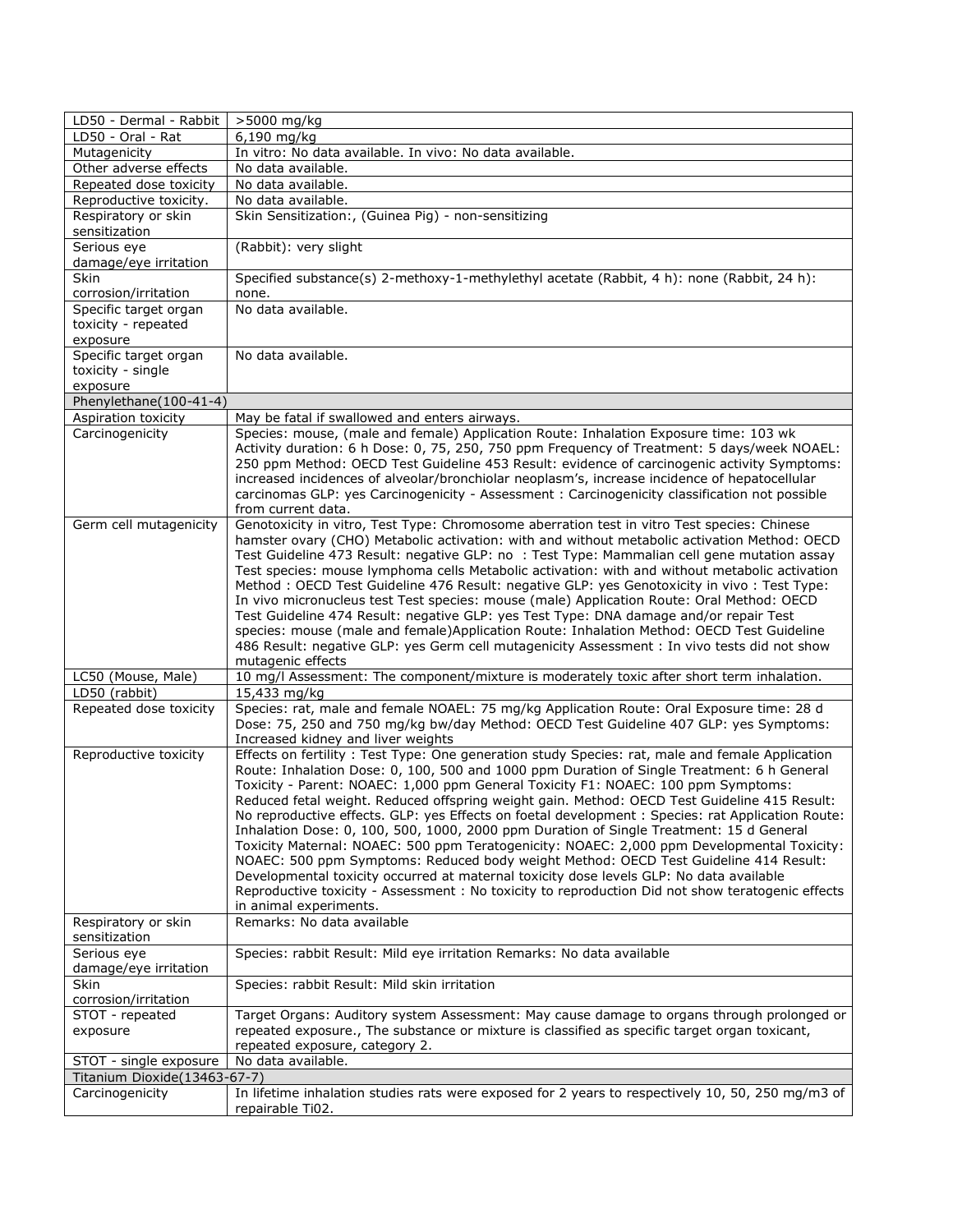| Eye irritation<br>slight irritation<br>Inhalation 4 h ALC<br>$>6.82$ mg/l<br>ORAL ALD (rat)<br>>2400 mg/kg<br>Sensistation<br>Did not cause sensitsation on laboratory animals.<br>Skin irritation<br>slight irritation<br>Toluene(108-88-3)<br>Aspiration toxicity<br>Aspiration Toxicity - Category 1<br>Species: rat, (male and female) Application Route: inhalation (vapor) Exposure time: 103 wks<br>Carcinogenicity<br>Dose: 0, 600, 1200 ppm Frequency of Treatment: 6.5 h/d, 5 d/wk NOAEL: No observed adverse<br>effect level: 1,200 ppm Method: OECD Test Guideline 453 Result: did not display carcinogenic<br>properties Symptoms: Erosion of nasal epithelium Species: rat, (male and female) Application<br>Route: inhalation (vapour) Exposure time: 103 wks Dose: 0, 600, 1200 ppm Frequency of<br>Treatment: 6.5 h/d, 5 d/wk NOAEL: No observed adverse effect level: 1,200 ppm Method: OECD<br>Test Guideline 453 Result: did not display carcinogenic properties Symptoms: Erosion of nasal<br>epithelium Species: rat, (male and female) Application Route: inhalation (vapour) Exposure<br>time: 103 wks Dose: 0, 600, 1200 ppm Frequency of Treatment: 6.5 h/d, 5 d/wk NOAEL: No<br>observed adverse effect level: 1,200 ppm Method: OECD Test Guideline 453 Result: did not<br>display carcinogenic properties Symptoms: Erosion of nasal epithelium, GLP: yes, Carcinogen<br>Further information<br>Remarks: Symptoms of overexposure may be headache, dizziness, tiredness, nausea and<br>vomiting. Concentrations substantially above the TLV value may cause narcotic effects. Solvents<br>may degrease the skin.<br>Germ cell mutagenicity<br>Genotoxicity in vitro: Test Type: Mammalian cell gene mutation assay Test species: Mouse<br>lymphoma cells Metabolic activation: with and without metabolic activation Method: OECD Test<br>Guideline 476 Result: negative: Test Type: Ames test Metabolic activation: with and without<br>metabolic activation Result: negative Genotoxicity in vivo: Test Type: Chromosome aberration<br>assay in vivo Test species: rat Cell type: Bone marrow Application Route: Intraperitoneal<br>Exposure time: 1 or 5 d Dose: 0, 0.025, 0.082, 0.247 ml/kg Result: negative Test Type:<br>Dominant lethal assay Test species: mouse (male) Application Route: inhalation (vapour)<br>Exposure time: 6 h/d, 5 d/wk for 8 wks Dose: 0, 100, 400 ppm Method: OECD Test Guideline<br>478 Result: negative Germ cell mutagenicity Assessment : Tests on bacterial or mammalian cell<br>cultures did not show mutagenic effects.<br>LC50 (rat, male and<br>28.1 mg/l Exposure time: 4 h Test atmosphere: vapor Method: OECD Test Guideline 403<br>female)<br>LD50 (rabbit)<br>> 5,000 mg/kg<br>LD50 (rat, male)<br>$> 5,580$ mg/kg<br>Species: mouse, male and female NOAEL: 625 mg/kg LOAEL: 1,250 mg/kg Application Route:<br>Repeated dose toxicity<br>Oral Exposure time: 13 wks Number of exposures: 5 d/wk Dose: 312, 625, 1250, 2500, 5000<br>Group: yes GLP: yes Symptoms: death, Increased liver weight, ataxia, hypoactivity,<br>hypothermia Species: rat, male and female NOAEL: 300 Application Route: inhalation (vapour)<br>Exposure time: 6, 12, or 18 mths Number of exposures: 6 h/d, 5 d/wk Dose: 0, 30, 100, 300<br>ppm Method: OECD Test Guideline 453 Repeated dose toxicity - Assessment : Causes skin<br>irritation.<br>Effects on fertility: Test Type: Two-generation study Species: rat, male and female Application<br>Reproductive toxicity<br>Route: Inhalation Dose: 0, 100, 500, 2000 ppm Frequency of Treatment: 7 days/week General<br>Toxicity - Parent: NOAEC: 500 ppm General Toxicity F1: NOAEC: 500 ppm Fertility: NOAEC:<br>2,000 ppm Symptoms: Reduced maternal body weight gain. Reduced offspring weight gain.<br>Method: OECD Test Guideline 416 Result: Animal testing did not show any effects on fertility.<br>GLP: yes Test Type: Fertility Species: rat, male and female Application Route: inhalation (vapor)<br>Dose: 0, 600, 1200 ppm Frequency of Treatment: 7 days/week General Toxicity - Parent:<br>NOAEC: 600 ppm Symptoms: Decreased sperm count Result: Animal testing did not show any<br>effects on fertility.<br>Effects on fetal development : Species: rat Application Route: inhalation (vapour) Dose: 0, 250,<br>Reproductive toxicity<br>750, 1500, 3000 ppm Duration of Single Treatment: 10 d Frequency of Treatment: 6 hr/day<br>(cont.)<br>General Toxicity Maternal: NOAEC: 750 ppm Developmental Toxicity: NOAEC: 750 ppm<br>Symptoms: Maternal toxicity, Reduced body weight, Skeletal malformations. GLP: yes<br>Reproductive toxicity - Assessment : Some evidence of adverse effects on sexual function and<br>fertility, and/or on development, based on animal experiments.<br>Test Type: Maximization Test (GPMT) Species: guinea pig Result: Did not cause sensitization on<br>Respiratory or skin<br>sensitization<br>laboratory animals. GLP: yes<br>Species: rabbit Result: Irritating to eyes. Method: OECD Test Guideline 405<br>Serious eye<br>damage/eye irritation<br>Species: rabbit Exposure time: 4 h Result: Irritating to skin.<br>Skin<br>corrosion/irritation<br>STOT - repeated<br>Inhalation Auditory system, Eyes May cause damage to organs through prolonged or repeated | Dermal ALD (rabbit) | $>10000$ mg/m3 |  |
|-------------------------------------------------------------------------------------------------------------------------------------------------------------------------------------------------------------------------------------------------------------------------------------------------------------------------------------------------------------------------------------------------------------------------------------------------------------------------------------------------------------------------------------------------------------------------------------------------------------------------------------------------------------------------------------------------------------------------------------------------------------------------------------------------------------------------------------------------------------------------------------------------------------------------------------------------------------------------------------------------------------------------------------------------------------------------------------------------------------------------------------------------------------------------------------------------------------------------------------------------------------------------------------------------------------------------------------------------------------------------------------------------------------------------------------------------------------------------------------------------------------------------------------------------------------------------------------------------------------------------------------------------------------------------------------------------------------------------------------------------------------------------------------------------------------------------------------------------------------------------------------------------------------------------------------------------------------------------------------------------------------------------------------------------------------------------------------------------------------------------------------------------------------------------------------------------------------------------------------------------------------------------------------------------------------------------------------------------------------------------------------------------------------------------------------------------------------------------------------------------------------------------------------------------------------------------------------------------------------------------------------------------------------------------------------------------------------------------------------------------------------------------------------------------------------------------------------------------------------------------------------------------------------------------------------------------------------------------------------------------------------------------------------------------------------------------------------------------------------------------------------------------------------------------------------------------------------------------------------------------------------------------------------------------------------------------------------------------------------------------------------------------------------------------------------------------------------------------------------------------------------------------------------------------------------------------------------------------------------------------------------------------------------------------------------------------------------------------------------------------------------------------------------------------------------------------------------------------------------------------------------------------------------------------------------------------------------------------------------------------------------------------------------------------------------------------------------------------------------------------------------------------------------------------------------------------------------------------------------------------------------------------------------------------------------------------------------------------------------------------------------------------------------------------------------------------------------------------------------------------------------------------------------------------------------------------------------------------------------------------------------------------------------------------------------------------------------------------------------------------------------------------------------------------------------------------------------------------------------------------------------------------------------------------------------------------------------------------------------------------------------------------------------------------------------------------------------------------------------------------------------------------------------------------------------------------------------------------------------------------------------------------------------------------------------------------------------------|---------------------|----------------|--|
|                                                                                                                                                                                                                                                                                                                                                                                                                                                                                                                                                                                                                                                                                                                                                                                                                                                                                                                                                                                                                                                                                                                                                                                                                                                                                                                                                                                                                                                                                                                                                                                                                                                                                                                                                                                                                                                                                                                                                                                                                                                                                                                                                                                                                                                                                                                                                                                                                                                                                                                                                                                                                                                                                                                                                                                                                                                                                                                                                                                                                                                                                                                                                                                                                                                                                                                                                                                                                                                                                                                                                                                                                                                                                                                                                                                                                                                                                                                                                                                                                                                                                                                                                                                                                                                                                                                                                                                                                                                                                                                                                                                                                                                                                                                                                                                                                                                                                                                                                                                                                                                                                                                                                                                                                                                                                                                                           |                     |                |  |
|                                                                                                                                                                                                                                                                                                                                                                                                                                                                                                                                                                                                                                                                                                                                                                                                                                                                                                                                                                                                                                                                                                                                                                                                                                                                                                                                                                                                                                                                                                                                                                                                                                                                                                                                                                                                                                                                                                                                                                                                                                                                                                                                                                                                                                                                                                                                                                                                                                                                                                                                                                                                                                                                                                                                                                                                                                                                                                                                                                                                                                                                                                                                                                                                                                                                                                                                                                                                                                                                                                                                                                                                                                                                                                                                                                                                                                                                                                                                                                                                                                                                                                                                                                                                                                                                                                                                                                                                                                                                                                                                                                                                                                                                                                                                                                                                                                                                                                                                                                                                                                                                                                                                                                                                                                                                                                                                           |                     |                |  |
|                                                                                                                                                                                                                                                                                                                                                                                                                                                                                                                                                                                                                                                                                                                                                                                                                                                                                                                                                                                                                                                                                                                                                                                                                                                                                                                                                                                                                                                                                                                                                                                                                                                                                                                                                                                                                                                                                                                                                                                                                                                                                                                                                                                                                                                                                                                                                                                                                                                                                                                                                                                                                                                                                                                                                                                                                                                                                                                                                                                                                                                                                                                                                                                                                                                                                                                                                                                                                                                                                                                                                                                                                                                                                                                                                                                                                                                                                                                                                                                                                                                                                                                                                                                                                                                                                                                                                                                                                                                                                                                                                                                                                                                                                                                                                                                                                                                                                                                                                                                                                                                                                                                                                                                                                                                                                                                                           |                     |                |  |
|                                                                                                                                                                                                                                                                                                                                                                                                                                                                                                                                                                                                                                                                                                                                                                                                                                                                                                                                                                                                                                                                                                                                                                                                                                                                                                                                                                                                                                                                                                                                                                                                                                                                                                                                                                                                                                                                                                                                                                                                                                                                                                                                                                                                                                                                                                                                                                                                                                                                                                                                                                                                                                                                                                                                                                                                                                                                                                                                                                                                                                                                                                                                                                                                                                                                                                                                                                                                                                                                                                                                                                                                                                                                                                                                                                                                                                                                                                                                                                                                                                                                                                                                                                                                                                                                                                                                                                                                                                                                                                                                                                                                                                                                                                                                                                                                                                                                                                                                                                                                                                                                                                                                                                                                                                                                                                                                           |                     |                |  |
|                                                                                                                                                                                                                                                                                                                                                                                                                                                                                                                                                                                                                                                                                                                                                                                                                                                                                                                                                                                                                                                                                                                                                                                                                                                                                                                                                                                                                                                                                                                                                                                                                                                                                                                                                                                                                                                                                                                                                                                                                                                                                                                                                                                                                                                                                                                                                                                                                                                                                                                                                                                                                                                                                                                                                                                                                                                                                                                                                                                                                                                                                                                                                                                                                                                                                                                                                                                                                                                                                                                                                                                                                                                                                                                                                                                                                                                                                                                                                                                                                                                                                                                                                                                                                                                                                                                                                                                                                                                                                                                                                                                                                                                                                                                                                                                                                                                                                                                                                                                                                                                                                                                                                                                                                                                                                                                                           |                     |                |  |
|                                                                                                                                                                                                                                                                                                                                                                                                                                                                                                                                                                                                                                                                                                                                                                                                                                                                                                                                                                                                                                                                                                                                                                                                                                                                                                                                                                                                                                                                                                                                                                                                                                                                                                                                                                                                                                                                                                                                                                                                                                                                                                                                                                                                                                                                                                                                                                                                                                                                                                                                                                                                                                                                                                                                                                                                                                                                                                                                                                                                                                                                                                                                                                                                                                                                                                                                                                                                                                                                                                                                                                                                                                                                                                                                                                                                                                                                                                                                                                                                                                                                                                                                                                                                                                                                                                                                                                                                                                                                                                                                                                                                                                                                                                                                                                                                                                                                                                                                                                                                                                                                                                                                                                                                                                                                                                                                           |                     |                |  |
|                                                                                                                                                                                                                                                                                                                                                                                                                                                                                                                                                                                                                                                                                                                                                                                                                                                                                                                                                                                                                                                                                                                                                                                                                                                                                                                                                                                                                                                                                                                                                                                                                                                                                                                                                                                                                                                                                                                                                                                                                                                                                                                                                                                                                                                                                                                                                                                                                                                                                                                                                                                                                                                                                                                                                                                                                                                                                                                                                                                                                                                                                                                                                                                                                                                                                                                                                                                                                                                                                                                                                                                                                                                                                                                                                                                                                                                                                                                                                                                                                                                                                                                                                                                                                                                                                                                                                                                                                                                                                                                                                                                                                                                                                                                                                                                                                                                                                                                                                                                                                                                                                                                                                                                                                                                                                                                                           |                     |                |  |
|                                                                                                                                                                                                                                                                                                                                                                                                                                                                                                                                                                                                                                                                                                                                                                                                                                                                                                                                                                                                                                                                                                                                                                                                                                                                                                                                                                                                                                                                                                                                                                                                                                                                                                                                                                                                                                                                                                                                                                                                                                                                                                                                                                                                                                                                                                                                                                                                                                                                                                                                                                                                                                                                                                                                                                                                                                                                                                                                                                                                                                                                                                                                                                                                                                                                                                                                                                                                                                                                                                                                                                                                                                                                                                                                                                                                                                                                                                                                                                                                                                                                                                                                                                                                                                                                                                                                                                                                                                                                                                                                                                                                                                                                                                                                                                                                                                                                                                                                                                                                                                                                                                                                                                                                                                                                                                                                           |                     |                |  |
|                                                                                                                                                                                                                                                                                                                                                                                                                                                                                                                                                                                                                                                                                                                                                                                                                                                                                                                                                                                                                                                                                                                                                                                                                                                                                                                                                                                                                                                                                                                                                                                                                                                                                                                                                                                                                                                                                                                                                                                                                                                                                                                                                                                                                                                                                                                                                                                                                                                                                                                                                                                                                                                                                                                                                                                                                                                                                                                                                                                                                                                                                                                                                                                                                                                                                                                                                                                                                                                                                                                                                                                                                                                                                                                                                                                                                                                                                                                                                                                                                                                                                                                                                                                                                                                                                                                                                                                                                                                                                                                                                                                                                                                                                                                                                                                                                                                                                                                                                                                                                                                                                                                                                                                                                                                                                                                                           |                     |                |  |
|                                                                                                                                                                                                                                                                                                                                                                                                                                                                                                                                                                                                                                                                                                                                                                                                                                                                                                                                                                                                                                                                                                                                                                                                                                                                                                                                                                                                                                                                                                                                                                                                                                                                                                                                                                                                                                                                                                                                                                                                                                                                                                                                                                                                                                                                                                                                                                                                                                                                                                                                                                                                                                                                                                                                                                                                                                                                                                                                                                                                                                                                                                                                                                                                                                                                                                                                                                                                                                                                                                                                                                                                                                                                                                                                                                                                                                                                                                                                                                                                                                                                                                                                                                                                                                                                                                                                                                                                                                                                                                                                                                                                                                                                                                                                                                                                                                                                                                                                                                                                                                                                                                                                                                                                                                                                                                                                           |                     |                |  |
|                                                                                                                                                                                                                                                                                                                                                                                                                                                                                                                                                                                                                                                                                                                                                                                                                                                                                                                                                                                                                                                                                                                                                                                                                                                                                                                                                                                                                                                                                                                                                                                                                                                                                                                                                                                                                                                                                                                                                                                                                                                                                                                                                                                                                                                                                                                                                                                                                                                                                                                                                                                                                                                                                                                                                                                                                                                                                                                                                                                                                                                                                                                                                                                                                                                                                                                                                                                                                                                                                                                                                                                                                                                                                                                                                                                                                                                                                                                                                                                                                                                                                                                                                                                                                                                                                                                                                                                                                                                                                                                                                                                                                                                                                                                                                                                                                                                                                                                                                                                                                                                                                                                                                                                                                                                                                                                                           |                     |                |  |
|                                                                                                                                                                                                                                                                                                                                                                                                                                                                                                                                                                                                                                                                                                                                                                                                                                                                                                                                                                                                                                                                                                                                                                                                                                                                                                                                                                                                                                                                                                                                                                                                                                                                                                                                                                                                                                                                                                                                                                                                                                                                                                                                                                                                                                                                                                                                                                                                                                                                                                                                                                                                                                                                                                                                                                                                                                                                                                                                                                                                                                                                                                                                                                                                                                                                                                                                                                                                                                                                                                                                                                                                                                                                                                                                                                                                                                                                                                                                                                                                                                                                                                                                                                                                                                                                                                                                                                                                                                                                                                                                                                                                                                                                                                                                                                                                                                                                                                                                                                                                                                                                                                                                                                                                                                                                                                                                           |                     |                |  |
|                                                                                                                                                                                                                                                                                                                                                                                                                                                                                                                                                                                                                                                                                                                                                                                                                                                                                                                                                                                                                                                                                                                                                                                                                                                                                                                                                                                                                                                                                                                                                                                                                                                                                                                                                                                                                                                                                                                                                                                                                                                                                                                                                                                                                                                                                                                                                                                                                                                                                                                                                                                                                                                                                                                                                                                                                                                                                                                                                                                                                                                                                                                                                                                                                                                                                                                                                                                                                                                                                                                                                                                                                                                                                                                                                                                                                                                                                                                                                                                                                                                                                                                                                                                                                                                                                                                                                                                                                                                                                                                                                                                                                                                                                                                                                                                                                                                                                                                                                                                                                                                                                                                                                                                                                                                                                                                                           |                     |                |  |
|                                                                                                                                                                                                                                                                                                                                                                                                                                                                                                                                                                                                                                                                                                                                                                                                                                                                                                                                                                                                                                                                                                                                                                                                                                                                                                                                                                                                                                                                                                                                                                                                                                                                                                                                                                                                                                                                                                                                                                                                                                                                                                                                                                                                                                                                                                                                                                                                                                                                                                                                                                                                                                                                                                                                                                                                                                                                                                                                                                                                                                                                                                                                                                                                                                                                                                                                                                                                                                                                                                                                                                                                                                                                                                                                                                                                                                                                                                                                                                                                                                                                                                                                                                                                                                                                                                                                                                                                                                                                                                                                                                                                                                                                                                                                                                                                                                                                                                                                                                                                                                                                                                                                                                                                                                                                                                                                           |                     |                |  |
|                                                                                                                                                                                                                                                                                                                                                                                                                                                                                                                                                                                                                                                                                                                                                                                                                                                                                                                                                                                                                                                                                                                                                                                                                                                                                                                                                                                                                                                                                                                                                                                                                                                                                                                                                                                                                                                                                                                                                                                                                                                                                                                                                                                                                                                                                                                                                                                                                                                                                                                                                                                                                                                                                                                                                                                                                                                                                                                                                                                                                                                                                                                                                                                                                                                                                                                                                                                                                                                                                                                                                                                                                                                                                                                                                                                                                                                                                                                                                                                                                                                                                                                                                                                                                                                                                                                                                                                                                                                                                                                                                                                                                                                                                                                                                                                                                                                                                                                                                                                                                                                                                                                                                                                                                                                                                                                                           |                     |                |  |
|                                                                                                                                                                                                                                                                                                                                                                                                                                                                                                                                                                                                                                                                                                                                                                                                                                                                                                                                                                                                                                                                                                                                                                                                                                                                                                                                                                                                                                                                                                                                                                                                                                                                                                                                                                                                                                                                                                                                                                                                                                                                                                                                                                                                                                                                                                                                                                                                                                                                                                                                                                                                                                                                                                                                                                                                                                                                                                                                                                                                                                                                                                                                                                                                                                                                                                                                                                                                                                                                                                                                                                                                                                                                                                                                                                                                                                                                                                                                                                                                                                                                                                                                                                                                                                                                                                                                                                                                                                                                                                                                                                                                                                                                                                                                                                                                                                                                                                                                                                                                                                                                                                                                                                                                                                                                                                                                           |                     |                |  |
|                                                                                                                                                                                                                                                                                                                                                                                                                                                                                                                                                                                                                                                                                                                                                                                                                                                                                                                                                                                                                                                                                                                                                                                                                                                                                                                                                                                                                                                                                                                                                                                                                                                                                                                                                                                                                                                                                                                                                                                                                                                                                                                                                                                                                                                                                                                                                                                                                                                                                                                                                                                                                                                                                                                                                                                                                                                                                                                                                                                                                                                                                                                                                                                                                                                                                                                                                                                                                                                                                                                                                                                                                                                                                                                                                                                                                                                                                                                                                                                                                                                                                                                                                                                                                                                                                                                                                                                                                                                                                                                                                                                                                                                                                                                                                                                                                                                                                                                                                                                                                                                                                                                                                                                                                                                                                                                                           |                     |                |  |
|                                                                                                                                                                                                                                                                                                                                                                                                                                                                                                                                                                                                                                                                                                                                                                                                                                                                                                                                                                                                                                                                                                                                                                                                                                                                                                                                                                                                                                                                                                                                                                                                                                                                                                                                                                                                                                                                                                                                                                                                                                                                                                                                                                                                                                                                                                                                                                                                                                                                                                                                                                                                                                                                                                                                                                                                                                                                                                                                                                                                                                                                                                                                                                                                                                                                                                                                                                                                                                                                                                                                                                                                                                                                                                                                                                                                                                                                                                                                                                                                                                                                                                                                                                                                                                                                                                                                                                                                                                                                                                                                                                                                                                                                                                                                                                                                                                                                                                                                                                                                                                                                                                                                                                                                                                                                                                                                           |                     |                |  |
|                                                                                                                                                                                                                                                                                                                                                                                                                                                                                                                                                                                                                                                                                                                                                                                                                                                                                                                                                                                                                                                                                                                                                                                                                                                                                                                                                                                                                                                                                                                                                                                                                                                                                                                                                                                                                                                                                                                                                                                                                                                                                                                                                                                                                                                                                                                                                                                                                                                                                                                                                                                                                                                                                                                                                                                                                                                                                                                                                                                                                                                                                                                                                                                                                                                                                                                                                                                                                                                                                                                                                                                                                                                                                                                                                                                                                                                                                                                                                                                                                                                                                                                                                                                                                                                                                                                                                                                                                                                                                                                                                                                                                                                                                                                                                                                                                                                                                                                                                                                                                                                                                                                                                                                                                                                                                                                                           |                     |                |  |
|                                                                                                                                                                                                                                                                                                                                                                                                                                                                                                                                                                                                                                                                                                                                                                                                                                                                                                                                                                                                                                                                                                                                                                                                                                                                                                                                                                                                                                                                                                                                                                                                                                                                                                                                                                                                                                                                                                                                                                                                                                                                                                                                                                                                                                                                                                                                                                                                                                                                                                                                                                                                                                                                                                                                                                                                                                                                                                                                                                                                                                                                                                                                                                                                                                                                                                                                                                                                                                                                                                                                                                                                                                                                                                                                                                                                                                                                                                                                                                                                                                                                                                                                                                                                                                                                                                                                                                                                                                                                                                                                                                                                                                                                                                                                                                                                                                                                                                                                                                                                                                                                                                                                                                                                                                                                                                                                           |                     |                |  |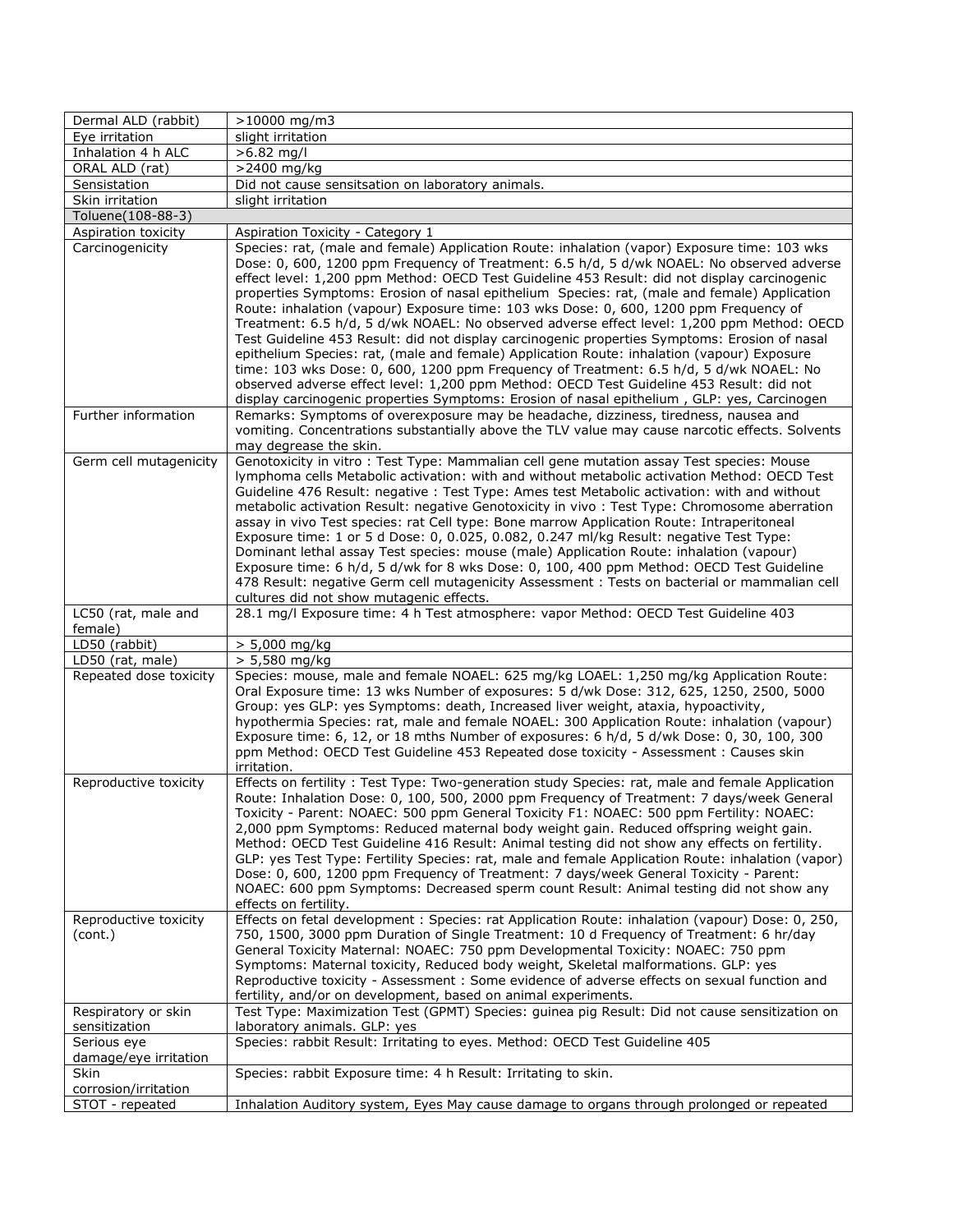| exposure                             | exposure., The substance or mixture is classified as specific target organ toxicant, repeated<br>exposure, category 2.                                                                                                                                                                                                                                                                                                                                                                                                                                                                                                                                                                                                                                                                                                                                                                                                                           |
|--------------------------------------|--------------------------------------------------------------------------------------------------------------------------------------------------------------------------------------------------------------------------------------------------------------------------------------------------------------------------------------------------------------------------------------------------------------------------------------------------------------------------------------------------------------------------------------------------------------------------------------------------------------------------------------------------------------------------------------------------------------------------------------------------------------------------------------------------------------------------------------------------------------------------------------------------------------------------------------------------|
| STOT - single exposure               | Exposure routes: Target Organs: Assessment: Remarks: Inhalation Central nervous system May<br>cause drowsiness or dizziness. The substance or mixture is classified as specific target organ                                                                                                                                                                                                                                                                                                                                                                                                                                                                                                                                                                                                                                                                                                                                                     |
|                                      | toxicant, single exposure, category 3 with narcotic effects.                                                                                                                                                                                                                                                                                                                                                                                                                                                                                                                                                                                                                                                                                                                                                                                                                                                                                     |
| Xylene(1330-20-7)                    |                                                                                                                                                                                                                                                                                                                                                                                                                                                                                                                                                                                                                                                                                                                                                                                                                                                                                                                                                  |
| Acute dermal toxicity                | Acute toxicity estimate: 1,100 mg/kg Method: Expert judgment.                                                                                                                                                                                                                                                                                                                                                                                                                                                                                                                                                                                                                                                                                                                                                                                                                                                                                    |
| Acute inhalation<br>toxicity         | Acute toxicity estimate, 4631 ppm Exposure time, 4 h Test atmosphere: gas Method; Calculation<br>method.                                                                                                                                                                                                                                                                                                                                                                                                                                                                                                                                                                                                                                                                                                                                                                                                                                         |
| Acute toxicity Product               | Acute oral toxicity : Acute toxicity estimate : 3,523 mg/kg Method: Calculation method.                                                                                                                                                                                                                                                                                                                                                                                                                                                                                                                                                                                                                                                                                                                                                                                                                                                          |
| Aspiration Toxicity                  | May be fatal if swallowed and enters airways.                                                                                                                                                                                                                                                                                                                                                                                                                                                                                                                                                                                                                                                                                                                                                                                                                                                                                                    |
| Carcinogenicity                      | Species: mouse, (male and female) Application Route: Oral Exposure time: 103 wk Dose: 0, 500<br>or 1000 mg/kg Frequency of Treatment: 5 days/week Method: Directive 67/548/EEC, Annex V,<br>B.32. Result: did not display carcinogenic properties GLP: No data available, Carcinogenicity -<br>Assessment: Animal testing did not show any carcinogenic effects.                                                                                                                                                                                                                                                                                                                                                                                                                                                                                                                                                                                 |
| Germ cell mutagenicity               | 12:00:00 AM                                                                                                                                                                                                                                                                                                                                                                                                                                                                                                                                                                                                                                                                                                                                                                                                                                                                                                                                      |
| Germ cell mutagenicity<br>Assessment | Animal testing did not show any mutagenic effects.                                                                                                                                                                                                                                                                                                                                                                                                                                                                                                                                                                                                                                                                                                                                                                                                                                                                                               |
| LC50 (rat, male)                     | 6700 ppm Exposure time: 4 h Method: Directive 67/548/EEC, Annex V, B.2. GLP: No data                                                                                                                                                                                                                                                                                                                                                                                                                                                                                                                                                                                                                                                                                                                                                                                                                                                             |
| Inhalation                           | available Assessment: The substance or mixture is classified as specific target organ toxicant,<br>single exposure, category 3 with respiratory tract irritation. Remarks: Acutely Toxic Category 4                                                                                                                                                                                                                                                                                                                                                                                                                                                                                                                                                                                                                                                                                                                                              |
| LC50 (rat, male) Oral                | 3,523 mg/kg Method: EU Method B.1 (Acute Toxicity, Oral) Target Organs: Kidney, Bladder GLP:<br>no                                                                                                                                                                                                                                                                                                                                                                                                                                                                                                                                                                                                                                                                                                                                                                                                                                               |
| Repeated dose toxicity               | Species: rat, male and female NOAEL: 250 mg/kg Application Route: Oral Exposure time: 103<br>wk Number of exposures: 5 d/wk Dose: 0, 250 or 500 mg/kg Assessment: The substance or<br>mixture is classified as specific target organ toxicant, repeated exposure, category 2.                                                                                                                                                                                                                                                                                                                                                                                                                                                                                                                                                                                                                                                                    |
| Reproductive toxicity                | Effects on fertility: Test Type: Two-generation study Species: rat, male and female Application<br>Route: Inhalation Dose: 0, 25, 100 and 500 ppm Duration of Single Treatment: 6 h Frequency of<br>Treatment: 7 days/week General Toxicity - Parent: NOAEC: > 500 ppm General Toxicity F1:<br>NOAEC: > 500 ppm Early Embryonic Development: NOAEC: > 500 ppm Result: No reproductive<br>effects. Effects on fetal development : Species: rat Application Route: Inhalation Dose: 0, 100,<br>500, 1000 or 2000 ppm Duration of Single Treatment: 14 d Frequency of Treatment: 6 hr/day<br>General Toxicity Maternal: NOAEC: 500 ppm Teratogenicity: NOAEC: > 2,000 Developmental<br>Toxicity: NOAEC: 100 ppm Result: No teratogenic effects., Developmental toxicity occurred at<br>maternal toxicity dose levels Reproductive toxicity - Assessment : Animal testing did not show<br>any effects on fertility. Damage to fetus not classifiable |
| Respiratory or skin<br>sensitization | Remarks: No data available                                                                                                                                                                                                                                                                                                                                                                                                                                                                                                                                                                                                                                                                                                                                                                                                                                                                                                                       |
| Serious eye<br>damage/eye irritation | Species: rabbit Result: Mild eye irritation                                                                                                                                                                                                                                                                                                                                                                                                                                                                                                                                                                                                                                                                                                                                                                                                                                                                                                      |
| Skin                                 | Species: rabbit Exposure time: 24 h Result: Irritating to skin Remarks: Skin irritation, Category                                                                                                                                                                                                                                                                                                                                                                                                                                                                                                                                                                                                                                                                                                                                                                                                                                                |
| corrosion/irritation                 | $\mathcal{P}$                                                                                                                                                                                                                                                                                                                                                                                                                                                                                                                                                                                                                                                                                                                                                                                                                                                                                                                                    |
| STOT - repeated                      | Target Organs: Liver, Kidney, Central nervous system Assessment: May cause damage to organs                                                                                                                                                                                                                                                                                                                                                                                                                                                                                                                                                                                                                                                                                                                                                                                                                                                      |
| exposure                             | through prolonged or repeated exposure.                                                                                                                                                                                                                                                                                                                                                                                                                                                                                                                                                                                                                                                                                                                                                                                                                                                                                                          |
| STOT - single exposure               | No data available.                                                                                                                                                                                                                                                                                                                                                                                                                                                                                                                                                                                                                                                                                                                                                                                                                                                                                                                               |

# **12. ECOLOGICAL INFORMATION**

| Amorphous Silica (7631-86-9)         |                                                                                                                                                        |
|--------------------------------------|--------------------------------------------------------------------------------------------------------------------------------------------------------|
| Additional ecological<br>information | General notes: Do not allow product to reach ground water, water course or sewage system.                                                              |
| Bioaccumulative<br>potential         | No further relevant information available.                                                                                                             |
| EC50 - Algee                         | >10000 mg/l (Scenedesmus subspicatus) (72 h) (OCED 201) comparable substance                                                                           |
| EC50 - Daphnia magna                 | $>$ 1000 mg/l (Daphnia magna) (24 h) (OCED 202)                                                                                                        |
| LCO - Zebra fish                     | 10000 mg/l (zebra fish) (96 h) (static) (OCED203)                                                                                                      |
| Mobility in soil                     | No further relevant information available.                                                                                                             |
| Persistence and<br>degradability     | The product is chemically and biologically inert. By the insolubility in water there is a separation<br>at every filtration and sedimentation process. |
| BENZENE(71-43-2)                     |                                                                                                                                                        |
| Additional ecological<br>information | Toxic to aquatic life. An environmental hazard cannot be excluded in the event of unprofessional<br>handling or disposal. Toxic to aquatic life.       |
| EC50                                 | 10 mg/l Exposure time: 48 h Species: Daphnia magna (Water flea) static test Test substance:<br>ves Method: OECD Test Guideline 202                     |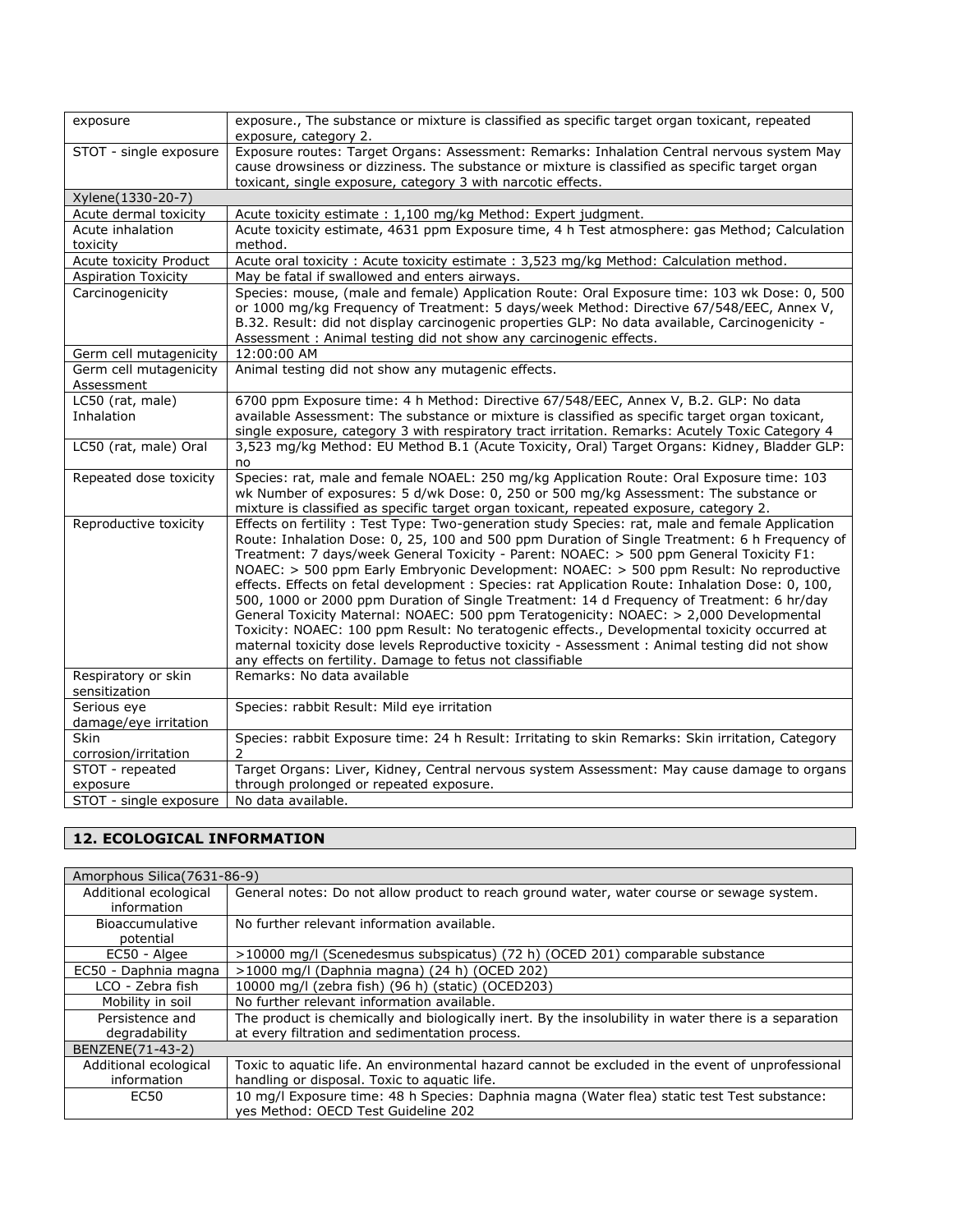| Ecotoxicology                                | Acute aquatic toxicity Benzene: Toxic to aquatic life. Chronic aquatic toxicity Benzene: Harmful                                                                                                                                                          |
|----------------------------------------------|-----------------------------------------------------------------------------------------------------------------------------------------------------------------------------------------------------------------------------------------------------------|
| Assessment                                   | to aquatic life with long lasting effects.                                                                                                                                                                                                                |
| ErC50                                        | 100 mg/l Exposure time: 72 h Species: Pseudokirchneriella subcapitata (green algae) Test<br>substance: yes Method: OECD Test Guideline 201                                                                                                                |
| <b>LC50</b>                                  | 5.3 mg/l Exposure time: 96 h Species: Oncorhynchus mykiss (rainbow trout) flow-through test<br>Test substance: yes Method: OECD Test Guideline 203                                                                                                        |
| Persistence and<br>degradability             | Biodegradability: This material is expected to be readily biodegradable.                                                                                                                                                                                  |
| Results of PBT                               | This substance is not considered to be persistent, bioaccumulating nor toxic (PBT). This                                                                                                                                                                  |
| assessment                                   | substance is not considered to be very persistent nor very bioaccumulative (vPvB).                                                                                                                                                                        |
| Carbon Black (1333-86-4)                     |                                                                                                                                                                                                                                                           |
| Behavior in water<br>treatment plants        | Activated sludge, EC0 (3 h) > 800 mg/L. DEV L3 (TTC test)                                                                                                                                                                                                 |
| Bioaccumulation<br>Potential                 | Potential bioaccumulation is not expected because of the physicochemical properties of the<br>substance                                                                                                                                                   |
| EC50 (Scenedesmus<br>subspicatus)            | > 10,000 mg/L, OECD (Guideline 201)                                                                                                                                                                                                                       |
| EC50 Daphnia magna<br>(water flea)           | >5600 mg/l (24 h) OECD (Guideline 202)                                                                                                                                                                                                                    |
| Environmental fate                           | Carbon black is an inert solid, stable and insoluble in water or organic solvents. Its vapor                                                                                                                                                              |
|                                              | pressure is negligible. Based on these properties it is expected that carbon black will not occur in                                                                                                                                                      |
|                                              | air or water in relevant amounts. Also potential for distribution via water or air can be dismissed.<br>The deposition in soil or sediments is therefore the most relevant compartment of fate in the                                                     |
|                                              | environment.                                                                                                                                                                                                                                              |
| LC50 Brachydanio reio<br>(zebra fish)        | >1000 mg/l (96 h) OECD (Guideline 203)                                                                                                                                                                                                                    |
| NOEC <sub>50</sub>                           | > 10,000 mg/L, OECD (Guideline 201)                                                                                                                                                                                                                       |
| (Scenedesmus                                 |                                                                                                                                                                                                                                                           |
| subspicatus)                                 |                                                                                                                                                                                                                                                           |
| n-Butyl Acetate(123-86-4)                    |                                                                                                                                                                                                                                                           |
| Bioaccumulative<br>potential                 | No data available.                                                                                                                                                                                                                                        |
| <b>Chronic Toxicity</b>                      | Fish: No data available. Aquatic invertebrates: No data available. Toxicity to Aquatic Plants: No<br>data available.                                                                                                                                      |
| LC-50 (Fathead                               | 18 mg/l, (96 h)                                                                                                                                                                                                                                           |
| Minnow) Acute Toxicity                       |                                                                                                                                                                                                                                                           |
| LC-50 (Water Flea)                           | 44 mg/l, (48 h)                                                                                                                                                                                                                                           |
| Aquatic invertebrates                        |                                                                                                                                                                                                                                                           |
| Mobility in soil<br>Other adverse effects    | Known or predicted distribution to environmental compartments: No data available.<br>No data available.                                                                                                                                                   |
| Persistence and                              | 83 % (28 d), Biological Oxygen Demand: BOD-5: 730 mg/g, Chemical Oxygen Demand: 1,010                                                                                                                                                                     |
| degradability                                | mg/g, BOD/COD ratio: 72 %.                                                                                                                                                                                                                                |
| Results of PBT and                           | No data available.                                                                                                                                                                                                                                        |
| vPvB assessment                              |                                                                                                                                                                                                                                                           |
| n-Methyl-2-pyrrolidone(872-50-4)             |                                                                                                                                                                                                                                                           |
| Additional information                       | Sum parameter Chemical oxygen demand (COD): (DIN 38409 Part 41) approx. 1,600 mg/g<br>Biochemical oxygen demand (BOD) Incubation period 5 d: < 2 mg/g Absorbable organically-<br>bound halogen (AOX): This product contains no organically-bound halogen. |
| Bioaccumulative                              | Assessment bioaccumulation potential Because of the n-octanol/water distribution coefficient                                                                                                                                                              |
| potential                                    | (log Pow) accumulation in organisms is not to be expected.                                                                                                                                                                                                |
| EC50 (Algae)                                 | > 500 mg/l, (72 h), Scenedesmus subspicatus (DIN 38412 Part 9) The details of the toxic effect<br>relate to the nominal concentration.                                                                                                                    |
| EC50 (Daphnia)                               | > 1,000 mg/l, (24 h), Daphnia magna (DIN 38412 Part 11, static) The details of the toxic effect<br>relate to the nominal concentration.                                                                                                                   |
| LD50 (fish)                                  | > 500 mg/l, Salmo gairdneri, syn. O. mykiss (static) The details of the toxic effect relate to the<br>nominal concentration.                                                                                                                              |
| Microorganisms/Effect<br>on activated sludge | Toxicity to microorganisms DIN EN ISO 8192 aquatic activated sludge, industrial/EC50 (0.5 h):<br>> 600 mg/l The details of the toxic effect relate to the nominal concentration.                                                                          |
| Mobility in soil                             | Assessment transport between environmental compartments The substance will rapidly                                                                                                                                                                        |
|                                              | evaporate into the atmosphere from the water surface. Adsorption to solid soil phase is not<br>expected.                                                                                                                                                  |
| Persistence and                              | Assessment biodegradation and elimination (H2O) Readily biodegradable (according to OECD                                                                                                                                                                  |
| degradability                                | criteria). Elimination information 73 % BOD of the ThOD (28 d) (OECD 301C; ISO 9408;                                                                                                                                                                      |
|                                              | 92/69/EEC, C.4-F) (aerobic, Inoculum conforming to MITI requirements (OECD 301C)) Readily<br>biodegradable (according to OECD criteria). Assessment of stability in water In contact with                                                                 |
|                                              |                                                                                                                                                                                                                                                           |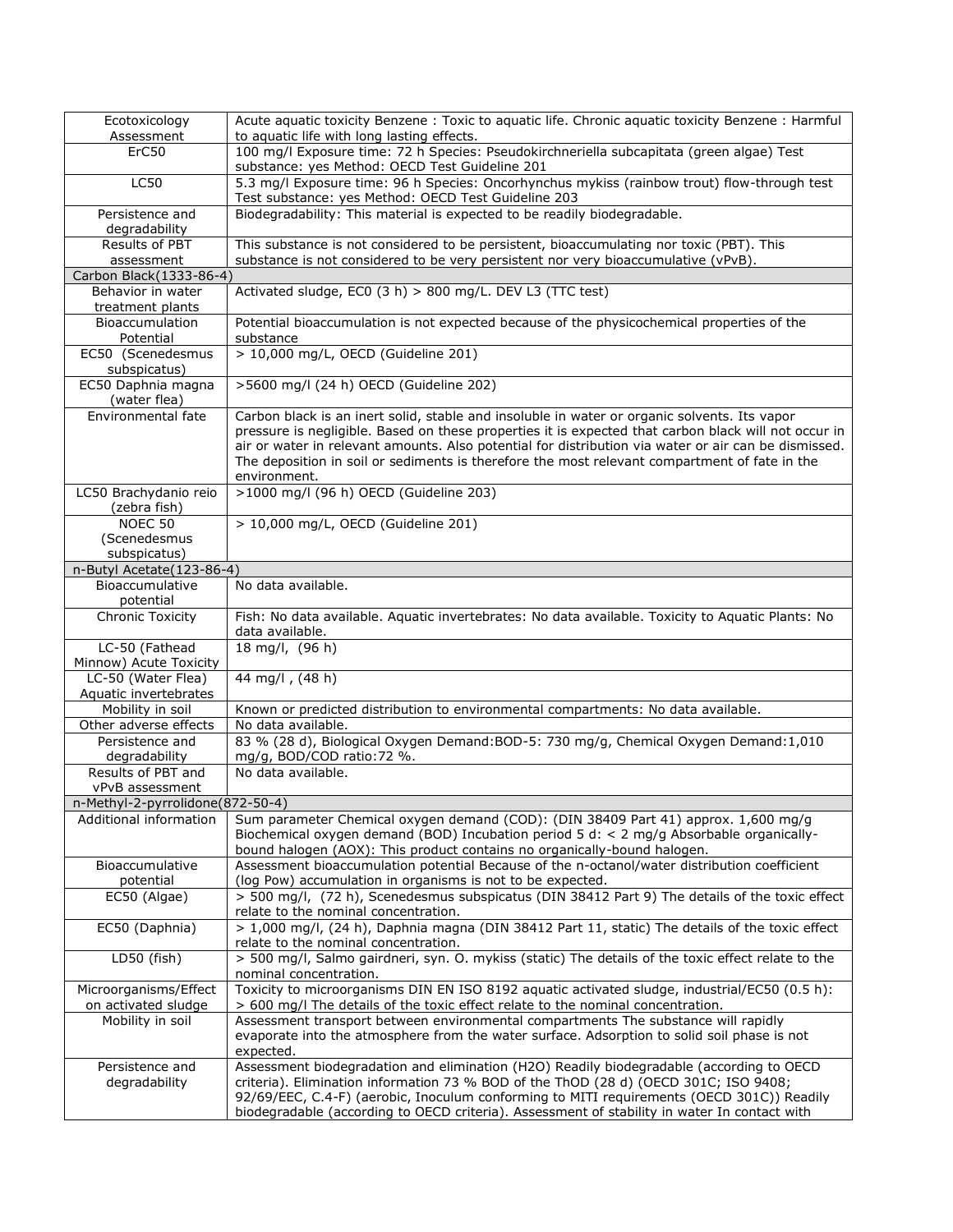|                                             | water the substance will hydrolyse slowly.                                                                                                                                                             |
|---------------------------------------------|--------------------------------------------------------------------------------------------------------------------------------------------------------------------------------------------------------|
| P.M. Acetate(108-65-6)                      |                                                                                                                                                                                                        |
| Aquatic invertebrates                       | NOEC (daphnia, 21 d): > = 100 mg/l EC-50 (daphnia, 21 d): > 100 mg/l                                                                                                                                   |
| Bioaccumulative<br>potential                | No data available.                                                                                                                                                                                     |
| Biological Oxygen<br>Demand                 | 363 mg/g 1,050 mg/g                                                                                                                                                                                    |
| Chemical Oxygen<br>Demand                   | No data available.                                                                                                                                                                                     |
| Chronic Toxicity Fish                       | LC-50 (Oryzias latipes, 14 d): 63.5 mg/l NOEC (Oryzias latipes, 14 d): 47.5 mg/l                                                                                                                       |
| LC50 - Daphnoid -                           | 408 mg/l (48 h)                                                                                                                                                                                        |
| Auuatic invertebrates                       |                                                                                                                                                                                                        |
| LC50 - Fathead Minnow<br>- Toxicity to Fish | 161 mg/l (96 h)                                                                                                                                                                                        |
| Mobility in soil                            | No data available.                                                                                                                                                                                     |
| Other adverse effects                       | No data available.                                                                                                                                                                                     |
| Persistence and<br>degradability            | Biodegradation - 90 % (28 d, Ready Biodegradability: CO2 Evolution Test) Readily biodegradable                                                                                                         |
| Results of PBT and<br>vPvB assessment       | No data available.                                                                                                                                                                                     |
| Toxicity to Aquatic                         | EC-50 (Selenastrum capricornutum, 96 h): > 1,000 mg/l NOEC (Selenastrum capricornutum, 96                                                                                                              |
| Plants                                      | h): $> = 1,000$ mg/l                                                                                                                                                                                   |
| Phenylethane(100-41-4)                      |                                                                                                                                                                                                        |
| Bioaccumulative<br>potential                | Partition coefficient: noctanol/water: log Pow: 2.92                                                                                                                                                   |
| EC50 (Daphnia magna<br>(Water flea))        | 1.8 mg/l Exposure time: 48 h Test Type: static test                                                                                                                                                    |
| <b>EC50</b>                                 | 5.4 mg/l Exposure time: 72 h Test Type: static test Analytical monitoring: yes Method: Static                                                                                                          |
| (Pseudokirchneriella<br>subcapitata)        | GLP: yes                                                                                                                                                                                               |
| LC50 (Oncorhynchus                          | 4.2 mg/l Exposure time: 96 h Test Type: semi-static test                                                                                                                                               |
| mykiss (rainbow<br>trout))                  |                                                                                                                                                                                                        |
| Mobility in soil                            | No data available.                                                                                                                                                                                     |
| Other adverse effects                       | Results of PBT and vPvB assessment : This substance is not considered to be persistent,                                                                                                                |
|                                             | bioaccumulating nor toxic (PBT). This substance is not considered to be very persistent nor very<br>bioaccumulating (vPvB).                                                                            |
| Persistence and<br>degradability            | Biodegradability: Inoculum: activated sludge Concentration: 22 mg/l Result: Readily<br>biodegradable. Biodegradation: 70 % Exposure time: 28 d GLP: yes                                                |
| Toxicity to daphnia and                     | (Daphnia): 3.6 mg/l Toxicity to bacteria : GLP: Remarks: No data available Ecotoxicology                                                                                                               |
| other aquatic                               | Assessment Chronic aquatic toxicity: Harmful to aquatic life with long lasting effects.                                                                                                                |
| invertebrates (Chronic                      |                                                                                                                                                                                                        |
| toxicity)                                   |                                                                                                                                                                                                        |
| Titanium Dioxide(13463-67-7)                |                                                                                                                                                                                                        |
| LC50 fish                                   | Fathead minnow 96 h >1000 mg/l                                                                                                                                                                         |
| Toluene(108-88-3)                           |                                                                                                                                                                                                        |
| Bioaccumulative<br>potential                | Partition coefficient: noctanol/water : log Pow: 2.73                                                                                                                                                  |
| EC50 (Ceriodaphnia<br>dubia)                | 3.78 mg/l Exposure time: 48 h Test Type: Renewal                                                                                                                                                       |
| EC50 (Chlorella                             | 134 mg/l Exposure time: 3 h Test Type: static test                                                                                                                                                     |
| vulgaris (Fresh water<br>algae))            |                                                                                                                                                                                                        |
| IC50 (Bacteria)                             | 84 mg/l Exposure time: 24 h, Test Type: Static Ecotoxicology Assessment Acute aquatic toxicity<br>: Toxic to aquatic life. Chronic aquatic toxicity : Toxic to aquatic life with long lasting effects. |
| LC50 (Oncorhynchus                          | 5.5 mg/l Exposure time: 96 h Test Type: flow-through test                                                                                                                                              |
| mykiss (rainbow<br>trout))                  |                                                                                                                                                                                                        |
| Mobility in soil                            | No data available.                                                                                                                                                                                     |
| Other adverse effects                       | No data available.                                                                                                                                                                                     |
| Persistence and                             | Biodegradability: Inoculum: Sewage Biodegradation: 100 % Remarks: Readily biodegradable                                                                                                                |
| degradability                               |                                                                                                                                                                                                        |
| Xylene(1330-20-7)                           |                                                                                                                                                                                                        |
| Bioaccumulative                             | Partition coefficient: noctanol/water: log Pow: 2.77 - 3.15                                                                                                                                            |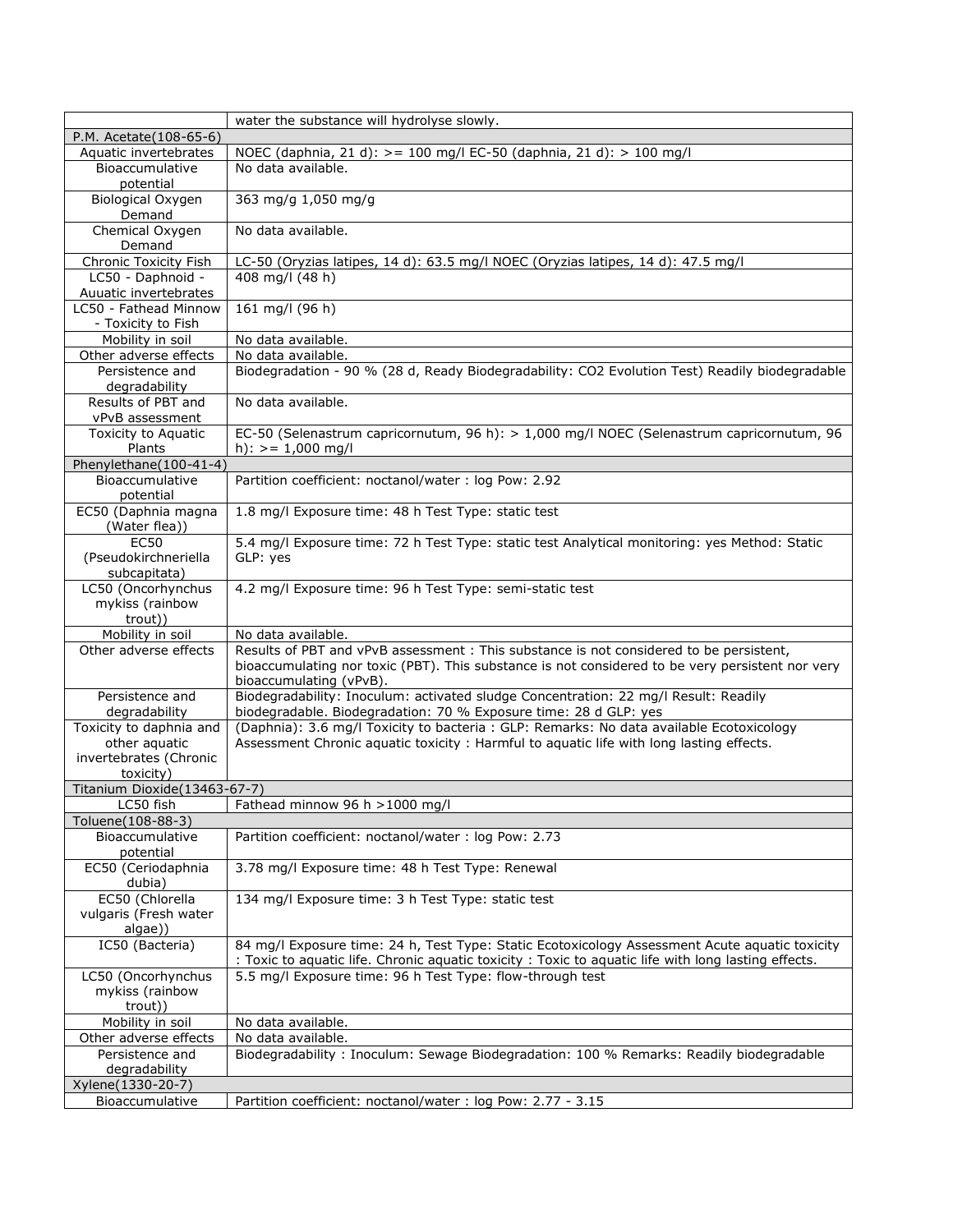| potential            |                                                                                                 |
|----------------------|-------------------------------------------------------------------------------------------------|
| EC50                 | 4.36 mg/l End point: Growth rate Exposure time: 73 h Test Type: static test Analytical          |
| (Pseudokirchneriella | monitoring: yes                                                                                 |
| subcapitata)         |                                                                                                 |
| IC50 (Daphnia magna  | 1 mg/l Exposure time: 24 h Test Type: static test Test substance: Information given is based on |
| (Water flea))        | data obtained from similar substances. Method: OECD Test Guideline 202 GLP                      |
| LC50 (Oncorhynchus   | 2.6 mg/l Exposure time: 96 h Test substance: Information given is based on data obtained from   |
| mykiss (rainbow      | similar substances. Method: OECD Test Guideline 203 GLP: No data available                      |
| trout))              |                                                                                                 |
| Mobility in soil     | No data available.                                                                              |
| Persistence and      | Biodegradability: Inoculum: activated sludge Result: Readily biodegradable. Biodegradation: 72  |
| degradability        | % Exposure time: 20 d                                                                           |

## **13. DISPOSAL CONSIDERATIONS**

## **WASTE TREATMENT METHODS**

## **GENERAL INFORMATION :** No data available.

**DISPOSAL METHOD:** Dispose of waste and residues in accordance with Local, State, and Federal Regulations. Mix with compatible chemical which is less flammable and incenerate. Since emptied containers retain product residue, follow label warnings even after container is emptied. Residual vapors may explode on ignation; do not cut, drill, grind or weld or near this container.

## **14. TRANSPORT INFORMATION**

**USDOT GROUND DOT (DEPARTMENT OF TRANSPORTATION)** PROPER SHIPPING NAME (DOT) : Paint, flammable liquid **HAZARDS CLASS :** 3 **UN/NA NUMBER :** UN1263 **PACKING GROUP :** PG II **EMERGENCY RESPONSE GUIDE (ERG) :** 128

**IATA (AIR) DOT (INTERNATIONAL AIR TRANSPORTATION ASSOCIATION)** PROPER SHIPPING NAME : Paint, flammable liquid **HAZARDS CLASS :** 3 **UN/NA NUMBER :** UN1263 **PACKING GROUP :** PG II **EMERGENCY RESPONSE GUIDE (ERG) :** 128

**IMDG (OCEAN) PROPER SHIPPING NAME : Paint, flammable liquid HAZARDS CLASS :** 3 **UN/NA NUMBER :** UN1263 **PACKING GROUP :** PG II **EMERGENCY RESPONSE GUIDE (ERG) :** 128

**MARINE POLLUTANT :** No **SPECIAL PRECAUTIONS :** P210 Keep away from heat/sparks/open flames/hot surfaces. No smoking. P235 Keep cool.

#### **15. REGULATORY INFORMATION**

**US FEDERAL REGULATIONS All ingredients in Section #3 are TSCA (Toxic Substance Control Act) listed.**

**OSHA HAZARDS :** Flammable liquid, Moderate skin irritant, Moderate eye irritant, Carcinogen. **EPCRA - Emergency CERCLA REPORTABLE QUANTITY** Carbon Black (CAS# 1333-86-4) : RQ(lbs) 5000

**SARA 304 Extremely Hazardous Substances Reportable Quantiity :** This material does not contain any components with a section 304 EHS RQ.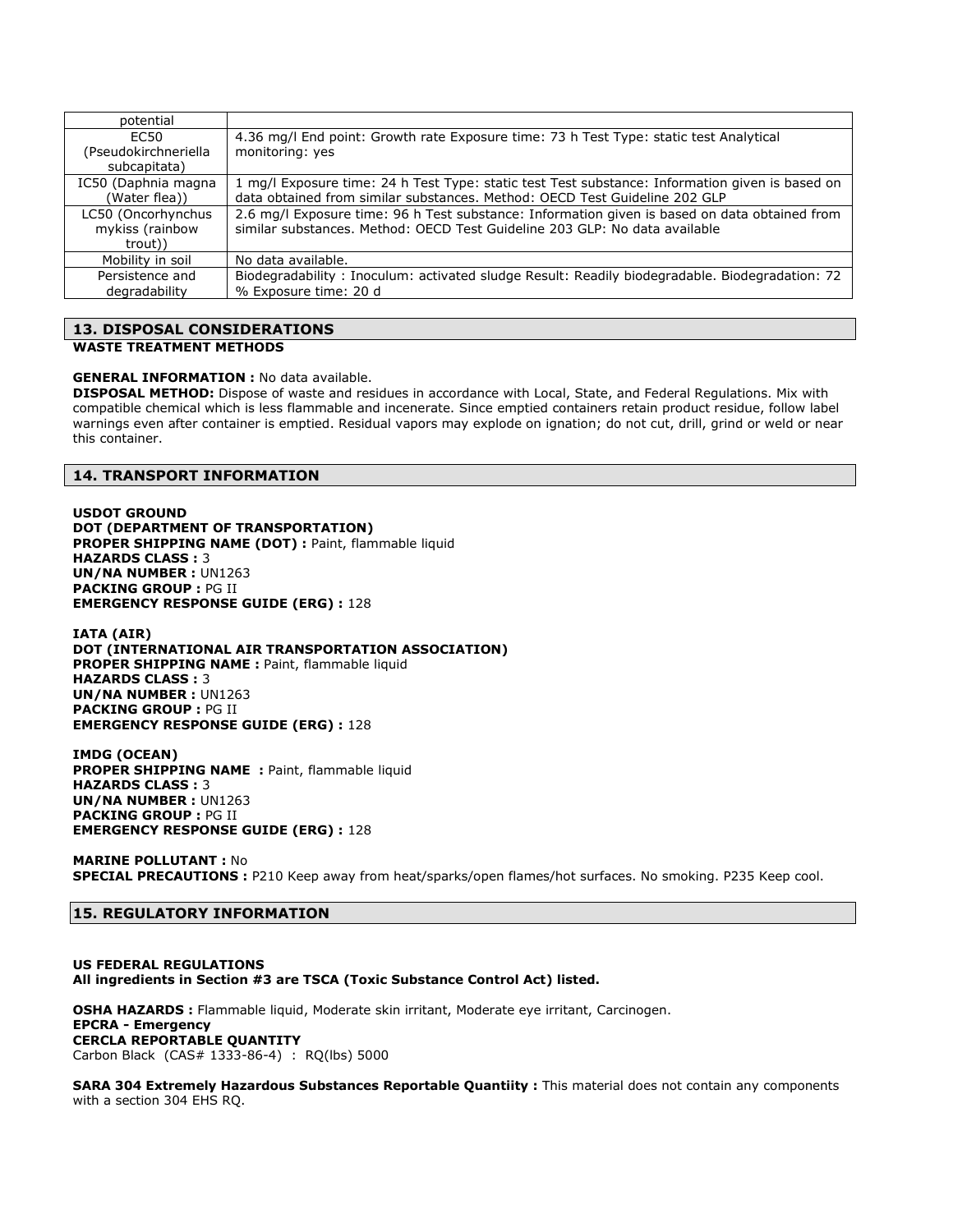**SARA TITLE III (SUPERFUND AMENDMENRS AND REAUTHORIZATION ACT) SARA 311/312 Hazards :** Fire Hazard, Acute Health Hazard, Chronic Health Hazard **SARA 313 :** Not reportable.

#### **CLEAN AIR ACT :**

| This product contains: | <b>Chemical CAS#</b> |
|------------------------|----------------------|
| Toluene                | 108-88-3             |
| Phenylethane           | $100 - 41 - 4$       |
| <b>BFN7FNF</b>         | $71 - 43 - 2$        |
| Cumene                 | $98 - 82 - 8$        |

#### **INTERNATIONAL REGULATIONS**

## **CLASSIFICATION ACCORDING TO REGULATION (EC) No. 1272/2008 (CLP) :**

Flam. Liq. 2 H226 Eye Irrit. 2 H319 STOT SE 3 H336

#### **NATIONAL REGULATIONS**

| This product contains: | <b>Chemical CAS#</b> |
|------------------------|----------------------|
| #Titanium Dioxide      | 13463-67-7           |
| #Phenylethane          | $100 - 41 - 4$       |
| #Carbon Black          | 1333-86-4            |

# Indicates a chemical listed by IARC as a possible carcinogen.

#### **STATE REGULATIONS CALIFORNIA PROPOSITION 65**

| This product contains: | <b>Chemical CAS#</b> |
|------------------------|----------------------|
| +Toluene               | 108-88-3             |
| *Phenylethane          | $100 - 41 - 4$       |
| *BFN7FNF               | 71-43-2              |
| +n-Methylpyrrolidone   | 872-50-4             |

**\***This product contains (a) chemical (s) known to the State of California to cause cancer.

+This product contains (a) chemical (s) known to the State of California to cause birth defects or other reproductive harm.

#### **Massachusetts Right to Know**

Butyl Acetate CAS# 123-86-4 Carbon Black CAS# 1333-86-4 **Pennsylvania Right to Know** Carbon Black CAS# 1333-86-4 Titanium Dioxide CAS# 13463-67-7 Aluminum Hydroxide CAS# 21645-51-2 Amorphous Silicon Dioxide CAS# 7631-86-9 Pyrogenic Colloidal Silica CAS# 112945-52-5 Butyl Acetate CAS# 123-86-4

## **New Jersey Right to Know**

Carbon Black CAS# 1333-86-4 Titanium Dioxide CAS# 13463-67-7 Aluminum Hydroxide CAS# 21645-51-2 Amorphous Silicon Dioxide CAS# 7631-86-9 Pyroganic Colloidal Silica CAS# 112945-52-5 Butyl Acetate CAS# 123-86-4